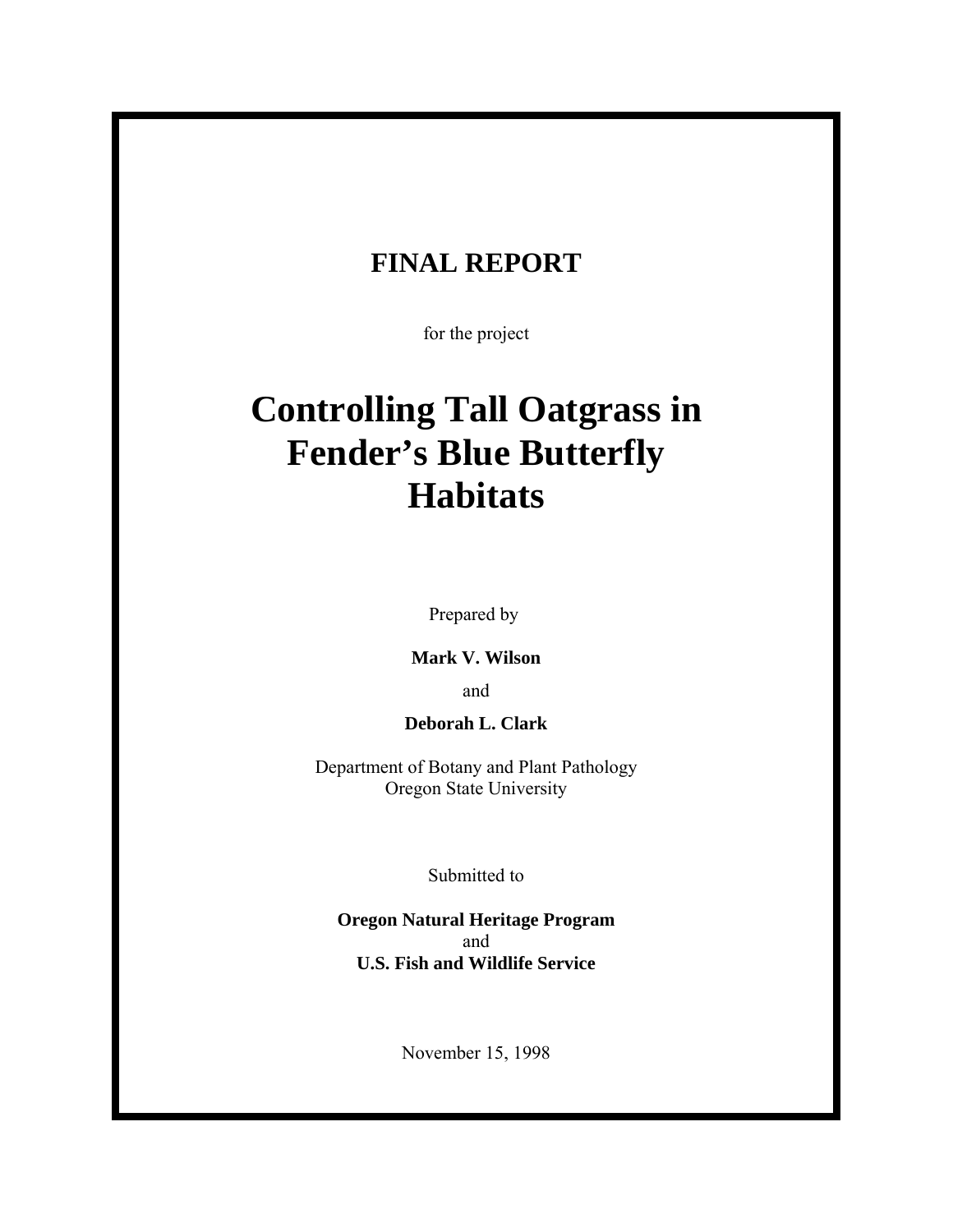## **SUMMARY**

- 1. We report final results from a five-year field experiment evaluating the effects of different mowing regimes on groups of native and non-native grasses and forbs. The study site was a degraded prairie at Baskett Slough National Wildlife Refuge dominated by the pest plant *Arrhenatherum elatius* (tall oatgrass). Mowing treatments differed in time of year they were applied, mowing height, and removal of cut material. Treatments started in 1994 and continued through 1998.
- 2. Although some treatment effects on plant cover became evident in the second year after initial treatments, differences among treatment resolved only by the third and fourth years. This delay in response reinforces the need for long-term studies. In 1998, after four years of treatment, all treatments had lower average cover of *Arrhenatherum* than in controls, with statistically significant reduction in three of the treatments (mowing in late spring, mowing in early summer, and double mowing). Treatments increased the cover of the native perennial grass *Danthonia californica*, with late spring mowing having the strongest effect. The increase in *Danthonia* was due largely to the reduction in *Arrhenatherum* cover. Late spring mowing also caused a significant increase in the cover of the native bunchgrass *Festuca idahoensis* var. *roemeri*. This is one of the few documented cases of pest plant control leading to increased abundance of native plants.
- 3. Many treatments significantly reduced the number of inflorescences of *Arrhenatherum* compared to controls. In contrast, most treatments also supported higher numbers of *Danthonia* inflorescences than in controls, with Treatments 1 (mowing in late spring) and 2 (mowing in early summer) producing about ten times the number of inflorescences than in controls. Treatment effects on flowering in *Arrhenatherum* and *Danthonia* stemmed primarily from changes in their vegetative cover. *Festuca* produced few inflorescences, and treatment effects were not evident.
- 4. Changes in flowering of *Arrhenatherum* and *Danthonia* did not translate into measurable changes in seedling numbers with treatment. Nearly all seedlings observed were nonnative annual grasses and forbs.
- 5. Overall performance at meeting management objectives was determined by the use of an Effectiveness Index. This index accounted for a treatment's ability to reduce the target pest plant *Arrhenatherum*, reduce other non-native plants, and increase native plants. Treatment 1 (mowing in late spring), was particularly effective  $(EI = 1.14)$ . Treatment 5 (mowing in early summer, with removal of cut material) and the control (no manipulation) were least effective  $(EI = -0.44)$ .
- 6. Several mowing treatments were effective at fulfilling the management objectives of reducing non-native cover and encouraging native cover. **We recommend Treatment 1**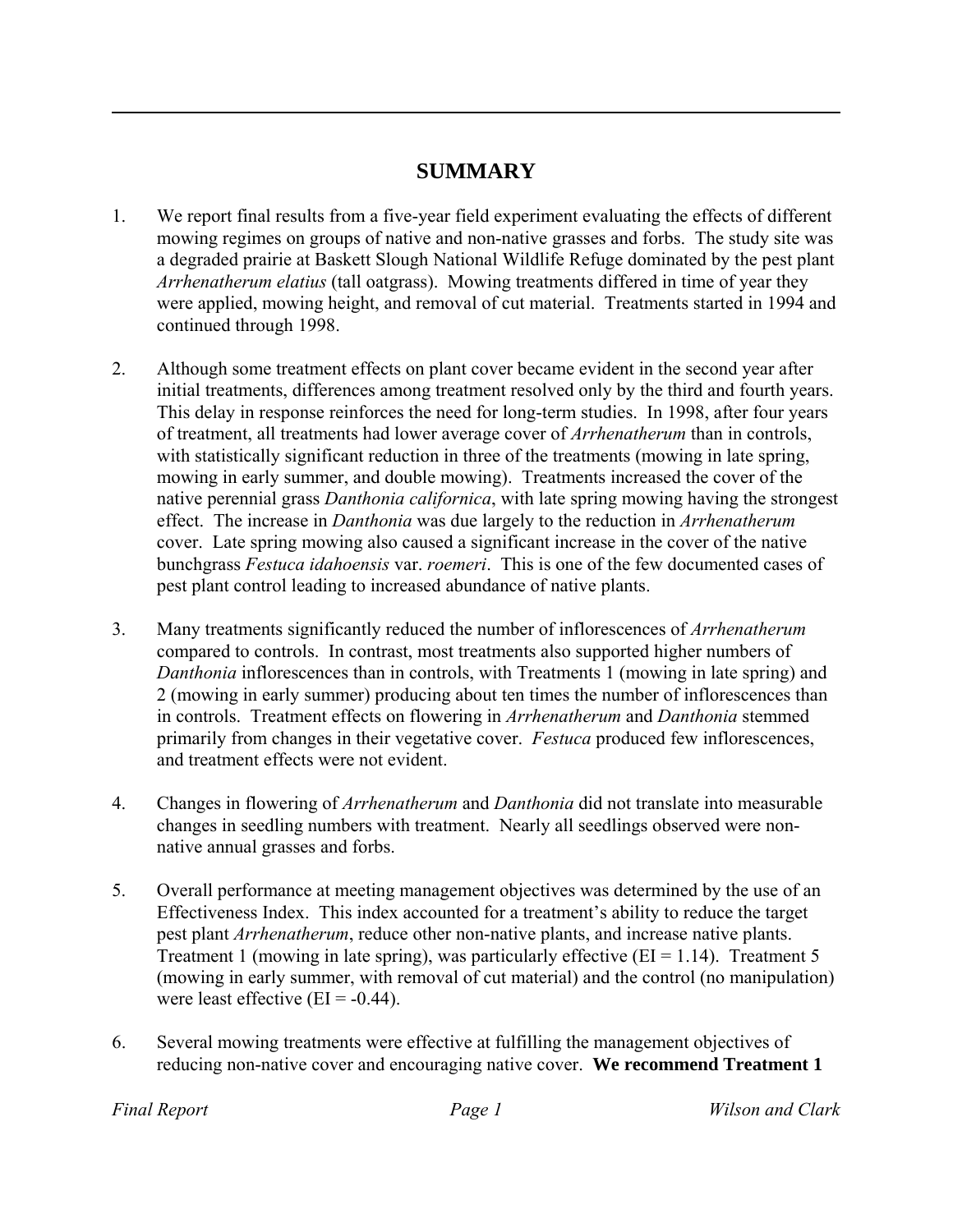**(mowing at 10 cm - 15 cm in late spring) as the best overall treatment**. In areas with Kincaid's lupine and Fender's blue butterfly, however, **mowing should be delayed until July, after the flowering and flight seasons**. Delayed mowing, as in Treatment 2 (mowing at 10 cm - 15 cm in early summer) and Treatment 3 (mowing at 10 cm - 15 cm in early fall), had the next best overall performance. We recommend that **removing cut material (Treatment 5) and double mowing (Treatment 7) be avoided** in degraded prairies, because of their potential for promoting annual non-native plants.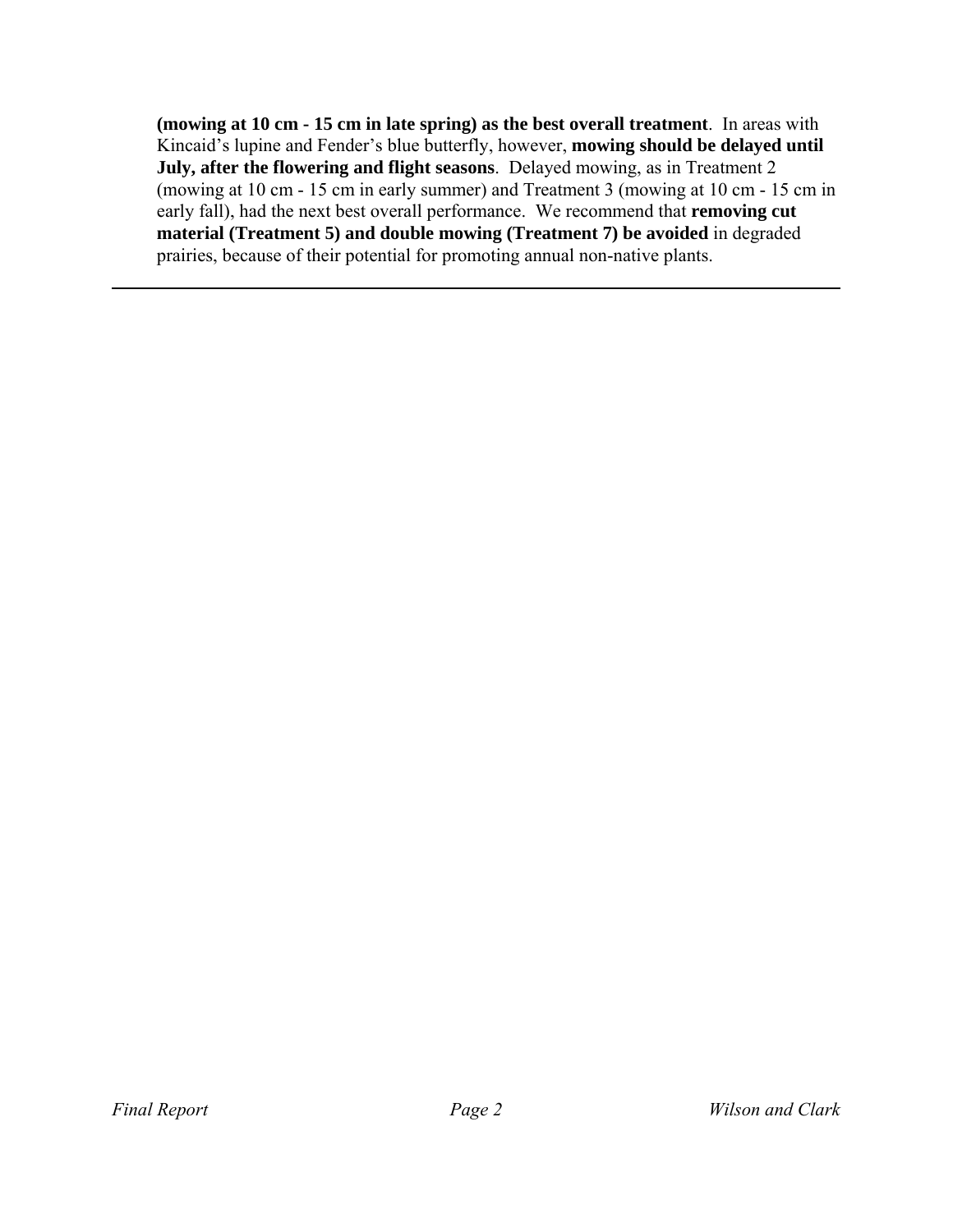## **INTRODUCTION**

The rare Fender's blue butterfly (*Icaricia icarioides fenderi*) is found only in the Willamette Valley of Oregon (Hammond and Wilson, 1993). The low abundance of this butterfly makes it a high priority for conservation and management. Native upland grasslands support the largest populations of this butterfly and its preferred host plant, Kincaid's lupine (*Lupinus sulphureus* ssp. *kincaidii*). These remnant grasslands supply the butterfly with food plants, egg-laying sites, and proper flight conditions. The grasslands supply the lupine with essential light and nutrient resources and proper growing conditions. To a large extent, the recovery of the Fender's blue butterfly relies on the protection and restoration of these native grasslands (Wilson et al., 1992; Wilson et al., 1997).

The native grasslands that support the Fender's blue butterfly are threatened by habitat destruction, succession, and pest plant dominance. Most habitat destruction in the past has been from urbanization and agricultural activities; these threats are also prominent today (Hammond and Wilson, 1993). Succession is a threat because the woody species that replace many of the early successional herbaceous plants do not provide the resources and conditions necessary for the Fender's blue butterfly and Kincaid's lupine. Fire suppression has allowed succession to woody plants to proceed at most sites. Pest plant dominance is a threat because these non-native plants suppress the native vegetation, including Kincaid's lupine and plants that supply nectar for Fender's blue butterfly adults. The tall foliage of some pest plants shades many native species, and their extensive root systems can out-compete native species for nutrients and water. The tall foliage of both pest herbaceous plants and woody plants also shades the flight paths of the Fender's blue butterfly, slowing its activities, which probably lowers its feeding and reproductive rates. For example, Fender's blue females will lay fewer eggs on Kincaid's lupine plants in the shade (P. C. Hammond, pers. comm.). Hammond and Wilson (1993) report that aggressive weeds are a threat to 7 of 13 sites. Tall oatgrass (*Arrhenatherum elatius*) is one of the most important of these pest plants.

Protecting and improving suitable habitat is a high priority for butterfly conservation (New et al., 1995; Pullin, 1996), and has been emphasized by individuals concerned with protecting the Fender's blue butterfly (Hammond and Wilson, 1993; Schultz, 1997; USFWS, 1998). Mowing is a widely used tool for vegetation improvement in Willamette Valley prairies. Few studies, however, document the success or failure of mowing in controlling pest plants. Often mowing is done without consideration of timing or height of mowing. Differences in both heights and lifehistory timing between many pest plants and native herbaceous species provide opportunities for improving the effectiveness of mowing as a control technique while reducing its impact on favored plants and animals.

The objective of this study was to evaluate different mowing regimes in reducing the abundance of tall oatgrass, reducing other non-native plants, and possibly promoting native species. These studies were initiated in 1994; this report presents results from four years of experimental manipulations.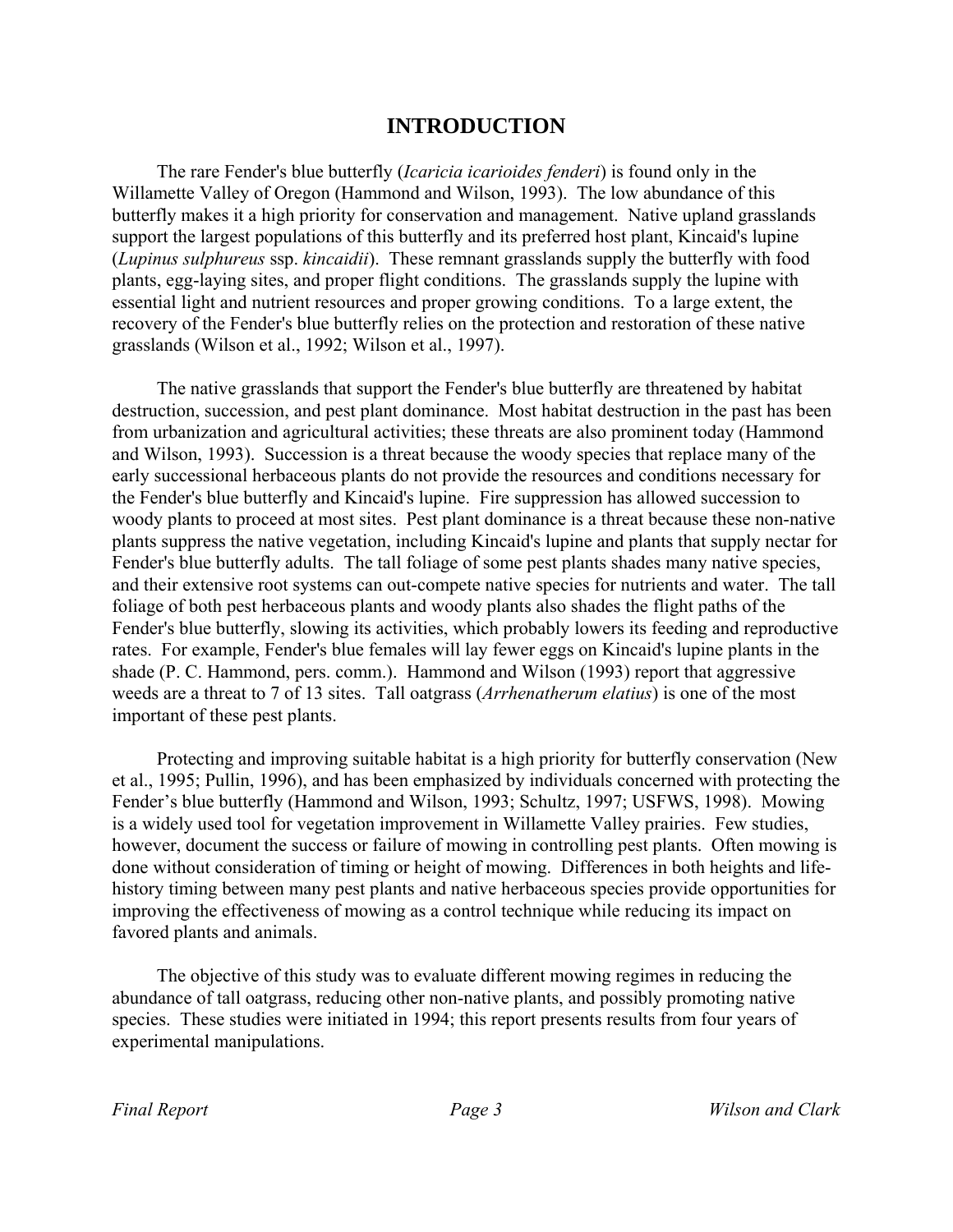#### **Study area**

We conducted these studies within the Baskett Slough National Wildlife Refuge (Polk County, Oregon), which is administered by the U.S. Fish and Wildlife Service. The refuge contains several types of vegetation, including native grasslands dominated by the fescue Festuca *idahoensis* var. *roemeri*<sup>1</sup>, disturbed grasslands dominated by non-native weeds, and oak woodlands. Relatively large populations of the endangered Willamette daisy, *Erigeron decumbens* var. *decumbens*, and Kincaid's lupine, *Lupinus sulphureus* ssp. *kincaidii*, are also present. The Refuge harbors the largest remaining population of the Fender's blue butterfly.

The study area for the experiment was at the saddle section south of Baskett Butte (44º58'N, 123º15'W). We chose this area for several reasons. First, the area had an abundance of *Arrhenatherum elatius*. Second, the native grasses *Festuca idahoensis* var. *roemeri* and *Danthonia californica* were present, allowing us to see the effects of control measures on key native plants. Third, Kincaid's lupine and Fender's blue butterfly occurred just outside the study area, showing the area's potential as suitable habitat for these species of concern. Fourth, the vegetation was relatively homogeneous.

*Arrhenatherum elatius* is native to Eurasia but widely introduced throughout western North America, New Zealand and Australia (Pfitzenmeyer 1962). It is a tall (up to 180 cm), usually erect, tussock-forming perennial grass with very short rhizomes (Pfitzenmeyer 1962). Caryopses are produced annually from the first year of germination, with each mature plant producing 25-30 panicles each with 50-100 spikelets and one caryopsis per spikelet, which readily shed at maturity (Pfitzenmeyer 1962). The seeds have no innate dormancy (Pfitzenmeyer 1962, Tanphiphat and Appleby 1990, Maret 1996), apparently not forming a persistent seedbank (Maret and Wilson, unpublished data). Germination occurs entirely after the fall rains (Maret 1996); sprouts also appear on mature plants at this time (Tanphiphat and Appleby 1990). Little growth of seedlings or sprouts occurs during the winter, but rapid growth occurs in the spring, with senescence occurring during the summer drought (Tanphiphat and Appleby 1990).

### **METHODS**

#### **Experimental design**

We used a replicated before-after-control-intervention approach with a randomized complete block design. Each of the four blocks was  $8 \text{ m} \times 12 \text{ m}$ , and contained 8 mowing treatments. We initiated treatments in 1994 and continued them through 1998. Treatments were selected to reflect the range of options available for management and to explore scientific

<sup>1</sup> Recent taxonomic work suggests that within the study area *Festuca idahoensis* var. *roemeri* populations might include individuals of *Festuca rubra* (B. L. Wilson, pers. comm.)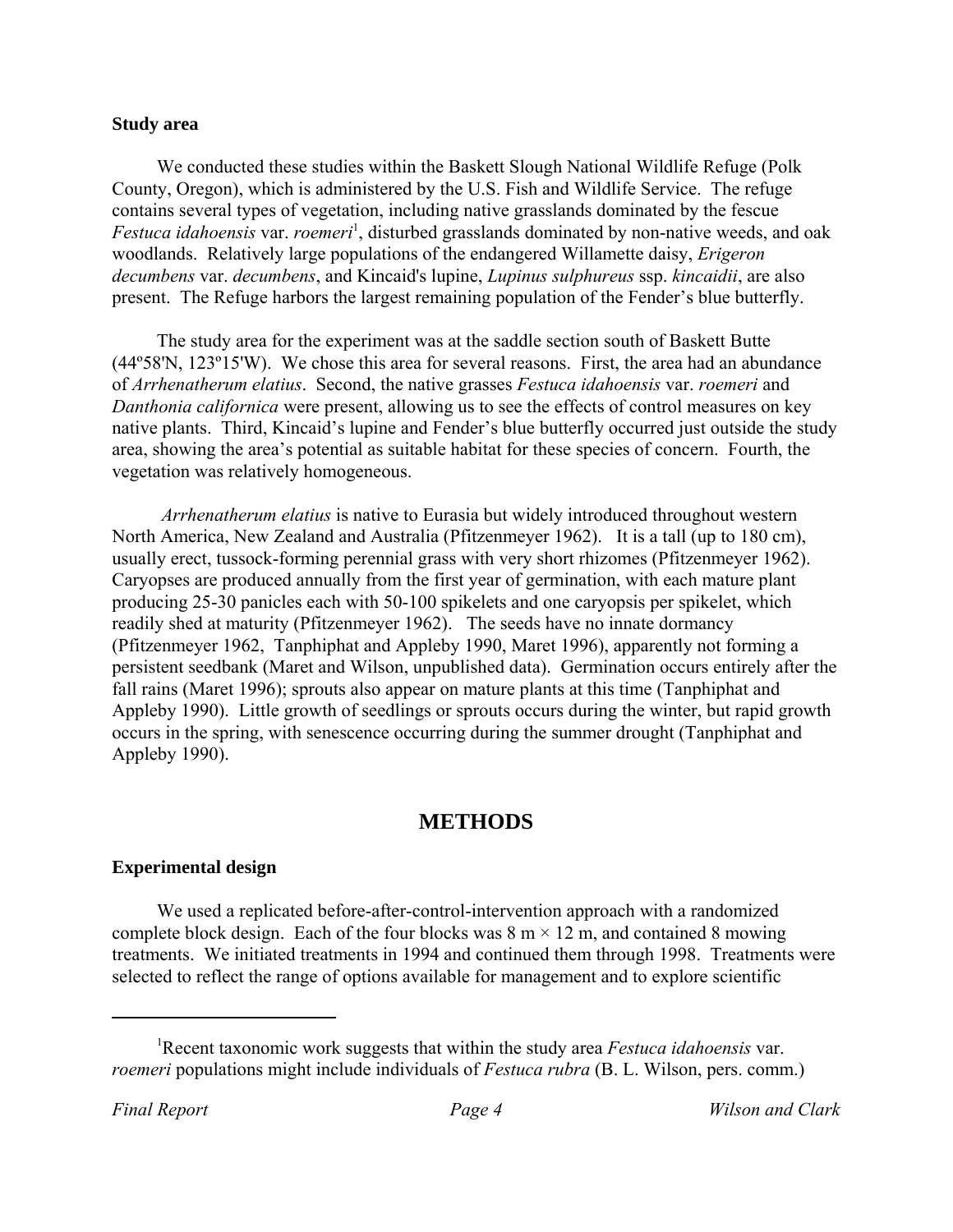questions about the effectiveness of mowing at different growth stages (Table 1). Growth stages were quantified by recording the predominant maximum height of vegetative and flowering structures of *Arrhenatherum*, *Danthonia*, and *Festuca* in the control plots at the times of treatment. Mowing treatments were applied with a hand-held rotary cutter. We regulated the height of cutting by placing several short stakes within each quadrat, with their tops at the proper cutting height. Appendix 1 lists specific treatment dates.

#### **Measurements**

We collected pre-manipulation vegetation measurements May 23-27, 1994. We collected post-manipulation vegetation data May 17-30, 1995, May 22-29, 1996, May 23-30, 1997, and May 22-30, 1998, when the community was at approximately the same phenological stage as during 1994 measurements. Measurements were recorded within two 1-m  $\times$  0.5-m quadrats inside the treatment area. Each measurement area had a 1-m buffer around it.

We measured within each quadrat the total cover of vascular plants and the cover of the non-native *Arrhenatherum*, other non-native grasses as a group, the native grasses *Danthonia*, and *Festuca*, non-native forbs as a group, native forbs as a group, and mosses as a group. Appendix 2 lists the species comprising these categories. In all estimates of cover, two investigators reached a consensus value, using calibrated templates as standards.

 On June 9, 1997 and May 22-28, 1998 we recorded the number of inflorescences of *Arrhenatherum*, *Danthonia*, and *Festuca* in treatment areas. On May 26, 1995, May 23, 1997 and May 28, 1998 we recorded the number of seedlings within 300  $\text{cm}^2$  subplots. Seedlings were assigned to one of six categories: *Arrhenatherum*, other non-native grasses (1995), *Danthonia*, and *Festuca*, non-native forbs (1995 and 1998), and native forbs. We also recorded litter depth at four positions within each subplot.

#### **Analysis**

We used analysis of covariance to analyze the experimental results. The main statistical model was

## $C_a = \beta_0 + (\beta_1 \cdot C_b) + (\beta_2 \cdot B) + (\beta_3 \cdot T) + (\beta_4 \cdot B \cdot T) + \epsilon ,$

where  $C_a$  is the cover of a species or group after treatment,  $C_b$  is cover before treatment (the covariate), *B* is the blocking effect, *T* is the treatment effect, *B* $\cdot$ *T* is the block×treatment interaction, and  $\varepsilon$  is error. Analysis followed the recommendations of Underwood (1997) for blocked designs with subsampling. Transformation of response variables and covariates were sometimes necessary to meet the assumptions of statistical analysis.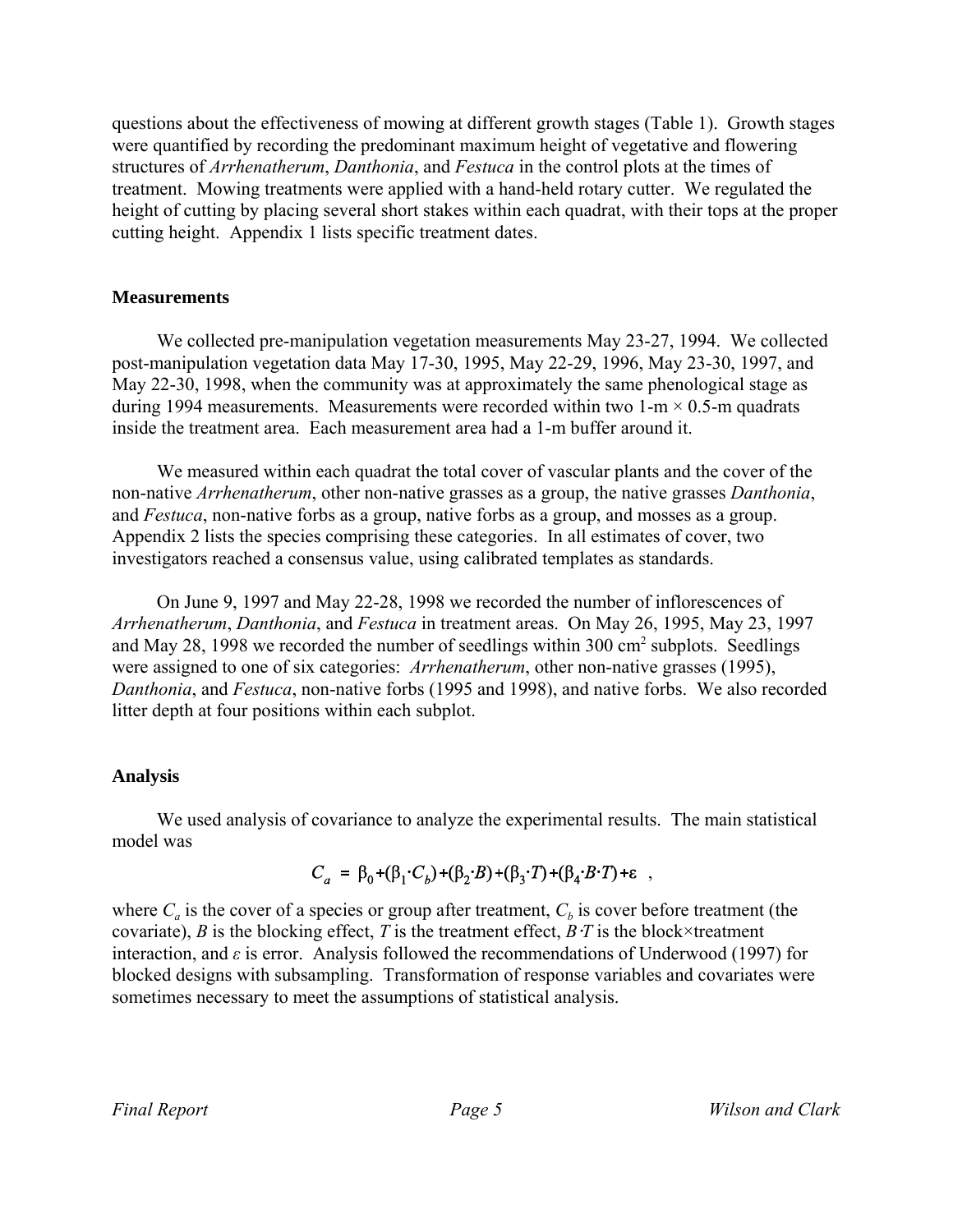The significance level ( $\alpha$ ) for testing main effects was set to 0.05. If main effects were significant, pairwise treatment comparisons were examined using Tukey's HSD (Steel and Torrie, 1980; Day and Quinn, 1989) at the 0.05 level.

We also developed an Effectiveness Index (EI) to show the overall effectiveness of treatments in meeting management objectives. The index is the sum of the proportional *decline* in *Arrhenatherum* (Ar), the proportional *decline* in the group of other non-native species (NN), and the proportional *increase* in the group of native species (Nat). That is, for the first year of response,

$$
EI = \frac{Ar_{94} - Ar_{95}}{Ar_{94}} + \frac{NN_{94} - NN_{95}}{NN_{94}} + \frac{Nat_{95} - Nat_{94}}{Nat_{94}}.
$$

The effectiveness index and numbers of inflorescences were analyzed as above, except no covariate was used with EI. Number of seedlings were analyzed with Friedman's nonparametric analysis of variance (Conover, 1980).

#### **RESULTS**

#### **Pre-manipulation community composition**

Sampling confirmed the impression that *Arrhenatherum* dominated the site in 1994 (Table 2). *Arrhenatherum* had 14%-33% cover, about one-third of the overall cover of vascular plants. The two native grasses present had less cover, with *Festuca* at 5%-20% and *Danthonia* at 8%- 20%. The group of other non-native grasses was also abundant (11%-26%). Most of these other non-native grasses were annuals, including *Bromus rigidus* and *Elymus caput-medusae*. Forbs were relatively rare in 1994.

#### **Effects of experimental manipulations on vegetation cover**

#### *Developments over time*

Treatment effects varied during the course of the study. For example, no strong patterns emerged after only one year of manipulations (Table 2, Figure 1) (Wilson and Clark, 1995; Wilson and Clark, 1996), but by the second year after manipulation, the cover of *Arrhenatherum* had declined significantly in some treatments (Wilson and Clark, 1996). Some treatments, especially Treatment 5 (early summer mowing with removal of cut material) also *increased* the cover of other non-native grasses. Overall, meaningful patterns tended to emerge after two or three years of treatments (Wilson and Clark, 1997); by 1998 (after four years of treatment) treatment effects were more-or-less stable.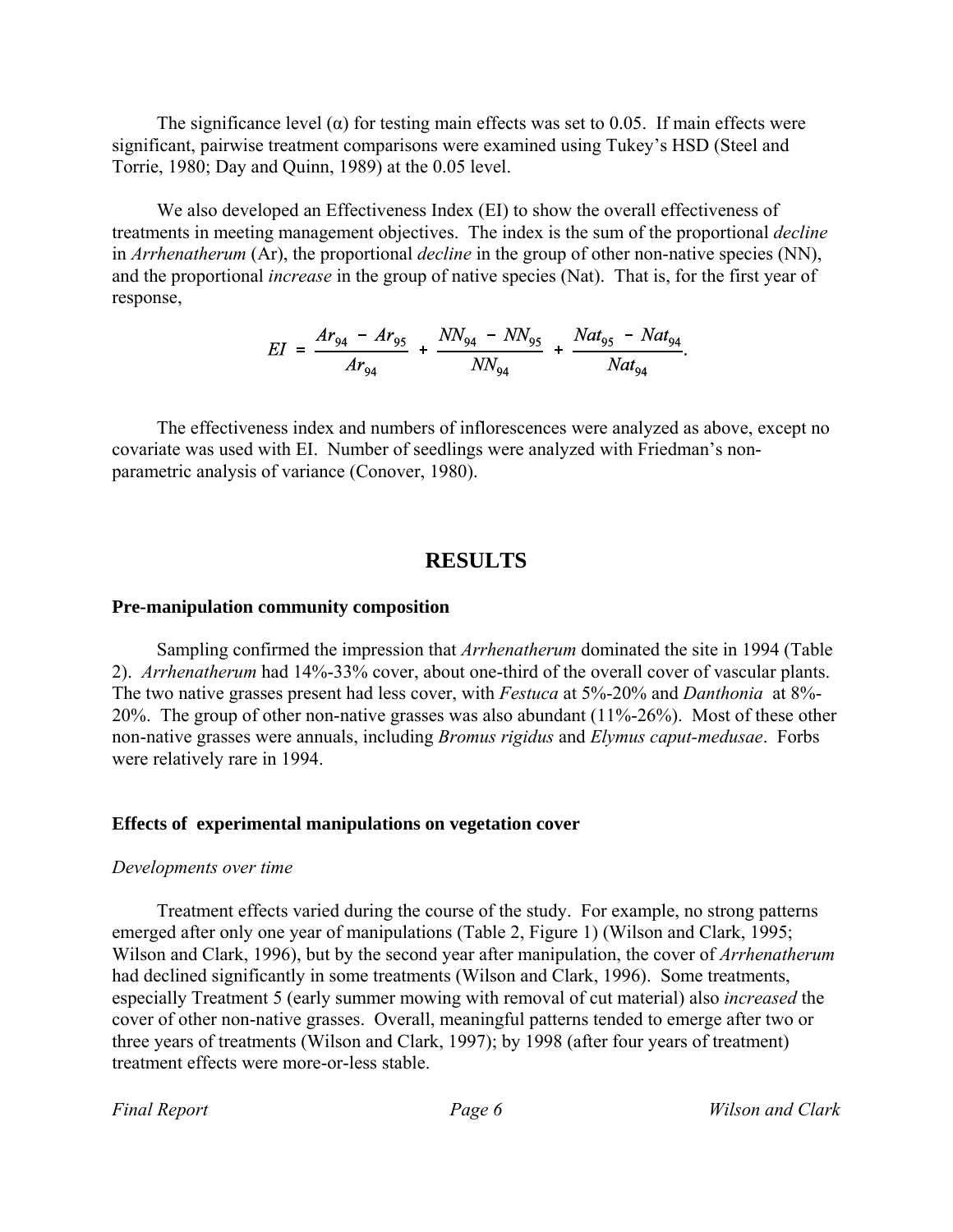These patterns over time suggest that conclusions based on short-term results can be misleading. For example, increases in the cover of native grasses were not evident until after three or four years of treatment (Figure 1). For this reason, we do not analyze these early results statistically. The relative stability of patterns by 1998, however, suggest that they should better reflect longer-term trends. Therefore, our statistical analysis is focused on the 1998 results.

#### *1998 analysis*

After four years of manipulations, treatments significantly affected the cover of *Arrhenatherum*, *Danthonia*, and *Festuca* (Table 3). All treatments resulted in less *Arrhenatherum* cover than in controls, with Treatments 1 (late spring mowing), 2 (early summer mowing) and 7 (double mowing in late spring and the following early spring) causing the largest reduction. After accounting for block-to-block variability and differences in initial abundance of *Arrhenatherum*, these treatments caused a statistically significant 70%-80% decline *Arrhenatherum* cover, compared to unmanipulated controls (Table 3).

In contrast, treatments increased the cover of the native grasses *Danthonia* and *Festuca*. *Danthonia* was more than twice as abundant in treated areas than in controls (Table 3), with the strongest improvement with Treatment 1 (late spring mowing). Treatment 1 also produced the biggest increase in *Festuca* cover. Treatment 6 (mowing at 50 cm in early summer) produced the next biggest increase. The 1998 cover of *Festuca* was highest in Treatment 6 (Figure 1d), but because those plots also had the most *Festuca* before treatment, the increase was not as prominent as with Treatment 1.

Treatments also tended to increase the cover of other non-native grasses (Table 3), although this pattern was not strong  $(P = 0.14)$ . Treatment 5 (early summer mowing with removal of cut material), which had stimulated the growth of other non-native grasses in past years (Table 2, Figure 1c; Wilson and Clark, 1997), did not in 1998 (Table 3). Nearly all of the other non-native grasses in this study were annuals, and their increase in cover must originate with seedling establishment. Establishment rates and subsequent growth of annuals in Willamette Valley prairies can be stimulated by reduced litter (Maret, 1996). Over all treatments, however, there was little relationship between litter depth and 1998 cover of other non-native grasses (Spearman's rank correlation,  $r_s = -0.09$ ,  $P > 0.59$ ).

All treatments caused a two- to four-fold increase in the cover of native plants as a group, compared to control plots (Table 3). Patterns for non-native plants as a group were weak ( $P =$ 0.43), because treatments that reduced *Arrhenatherum* cover tended to have promote higher cover of other, mostly annual non-native plants.

#### **Effects of experimental manipulations on reproduction**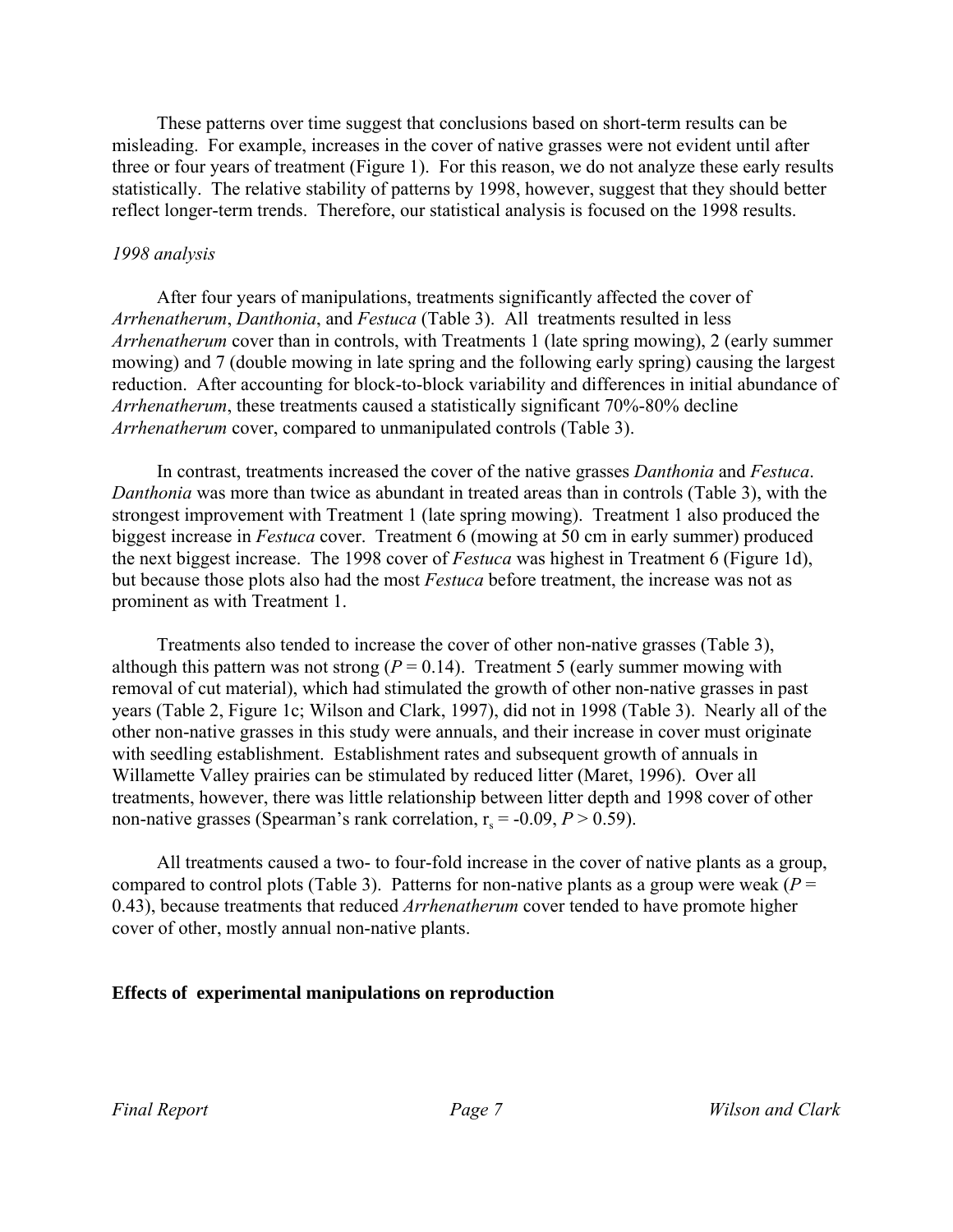The long-term effects of management on populations includes the impact on reproduction. We recorded two aspects of reproduction: flowering (measured as the production of inflorescences) and seedling establishment.

#### *Flowering*

The number of *Arrhenatherum* inflorescences varied considerably among treatments in 1998 (Table 4). Unmanipulated controls had nearly the highest densities of *Arrhenatherum* inflorescences. Treatments 2 (early summer mowing) and 7 (double mowing) were particularly effective at reducing the number of *Arrhenatherum* inflorescences.

There was abundant flowering of *Danthonia* in many treatment areas in 1998, with about ten times the number of inflorescences in plots of Treatment 1 (late spring mowing) and Treatment 2 (early summer mowing) compared to unmanipulated controls (Table 4). All treatments but Treatments 4 (mowing in early spring) and 6 (mowing at 50 cm in early summer) caused a significant increase in number of inflorescences compared to unmanipulated controls.

Few *Festuca* flowered in 1998 or in other years of the study.

#### *Seedlings*

Nearly all seedlings recorded were of non-native grasses and forbs (Table 5), most of which were annuals or biennials (Appendix 2). (Note that in 1997 and 1998 we recorded seedlings of annual non-native grasses only as cover, not by number.) No relation between nonnative forb seedling density and treatment was evident, except for *Arrhenatherum* in 1997, when unmanipulated controls had significantly more *Arrhenatherum* seedlings.

### **DISCUSSION**

#### **Mechanisms**

The consistent reduction in *Arrhenatherum* cover by most mowing treatments is probably caused by the direct depletion of resources through removal of tissues (Hewett 1985). Shoot and corm development in the closely related *Arrhenatherum elatius* var. *bulbosum* peaks in late May in the Willamette Valley (Tanphiphat and Appleby, 1990). After this period of rapid growth, translocation of resources to roots becomes more important. Our phenological measurements also show that the *Arrhenatherum* in this study followed similar patterns, nearly reaching its maximum height by late spring (Table 1). These patterns suggests that late spring mowing was effective because a higher proportion of *Arrhenatherum* resources were removed by mowing at this time. Berendse et al. (1992) suggest that nitrogen is the key resource lost by *Arrhenatherum* with clipping or mowing.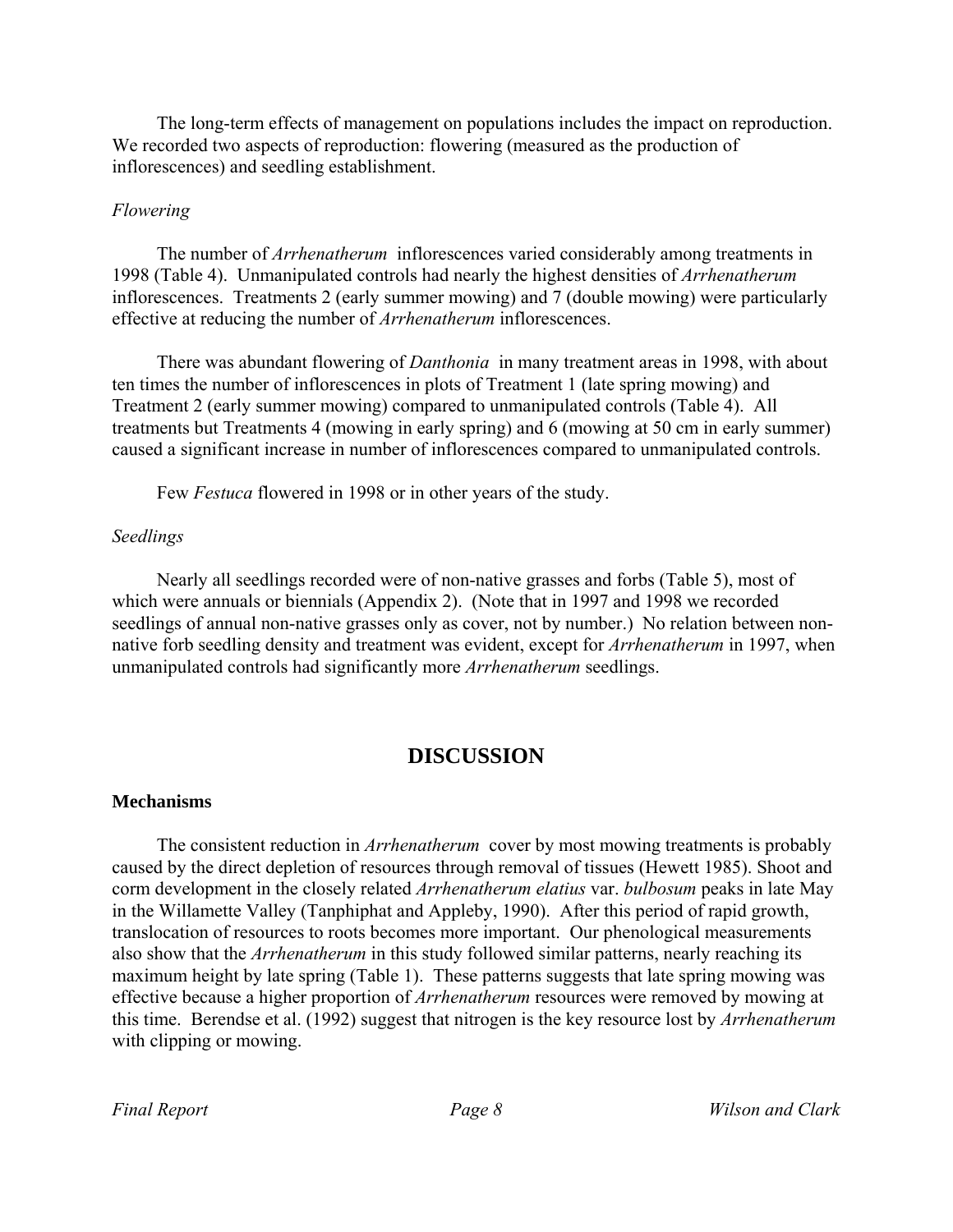Two mowings per year (Treatment 7) produced the best reduction in *Arrhenatherum* cover, a pattern effective in the control of other pest plants (O'Keefe, 1995; P.C. Hammond, pers. comm.). On the other hand, a single mowing at the right time was almost as effective, as seen in the similar effects between Treatment 7 (mow in late spring and in early spring the next year) and Treatment 1 (mowing just in late spring).

The reduction in *Arrhenatherum* cover also intensified with repeated annual treatments. This is similar to the findings of Hewett (1985), who reports that five years of mowing was necessary to control *Arrhenatherum elatius* var. *bulbosum* in Great Britain.

Several mowing treatments increased the cover and flowering intensity of *Danthonia* and the cover of *Festuca*. But the direct effects of mowing should either be adverse (because of the removal of tissues) or neutral (because most or all of the tissues of these plants were below mowing height). Thus, any beneficial effects of mowing on these plants are likely to be indirect, though reduced competition pressure of *Arrhenatherum* (Berendse et al., 1992) or through other alterations of growing conditions. Treatment effects on flowering could only be indirect because each treatment allowed a full season of inflorescence development. Inflorescences of the dominant perennial grasses develop in early spring, but reach a height affected by our mowing treatments only after the early spring treatment (Treatment 4)(Table 1). The next treatment (1, mowing in late spring) occurred *after* recording inflorescences. Thus, any treatment effects on inflorescences must be mediated through changes in plant vigor.

We examined possible causes of increases in the native grasses through a series of statistical models. Each model differed in the addition of either treatment type or the actual reduction in *Arrhenatherum*. A significantly improved fit of the expanded model shows that the new factor(s) is important in explaining responses (McNeil et al., 1996). In this analysis, cover of the species in 1994 represents initial conditions and blocking effects represent spatial variability.

Initial conditions and spatial pattern were responsible for a small proportion ( $R^2_{adj} = 29\%)$ of the variability in *Danthonia* cover in 1998 (Table 6A). The treatment effect added significant explanatory power (additional  $R^2_{adj}$  of 38%). The factor of *Arrhenatherum* reduction, without accounting for the treatment effect directly, added a significant but smaller degree of explanation (additional  $R^2_{adj} = 22\%$ ). Thus a partial mechanism by which mowing acts to increase *Danthonia* cover seems to be decreased competitive pressure from *Arrhenatherum*, but mowing has other, unexplained effects as well.

Initial conditions and spatial pattern accounted for nearly all the variability in cover of *Festuca* in 1998 ( $R^2_{\text{adj}} = 79\%$ ). Treatments added a small but statistically significant increase explanation (additional  $R^2_{adj} = 8\%$ ). In contrast to the case with *Danthonia*, the mowing effect was unrelated to reduction of *Arrhenatherum* (no increase in  $R^2_{\text{adj}}$ ).

Initial conditions and spatial pattern accounted for much of the variability in number of *Danthonia* inflorescences in 1998 ( $R^2_{adj} = 42\%$ ). As with the case of *Festuca* cover in 1998,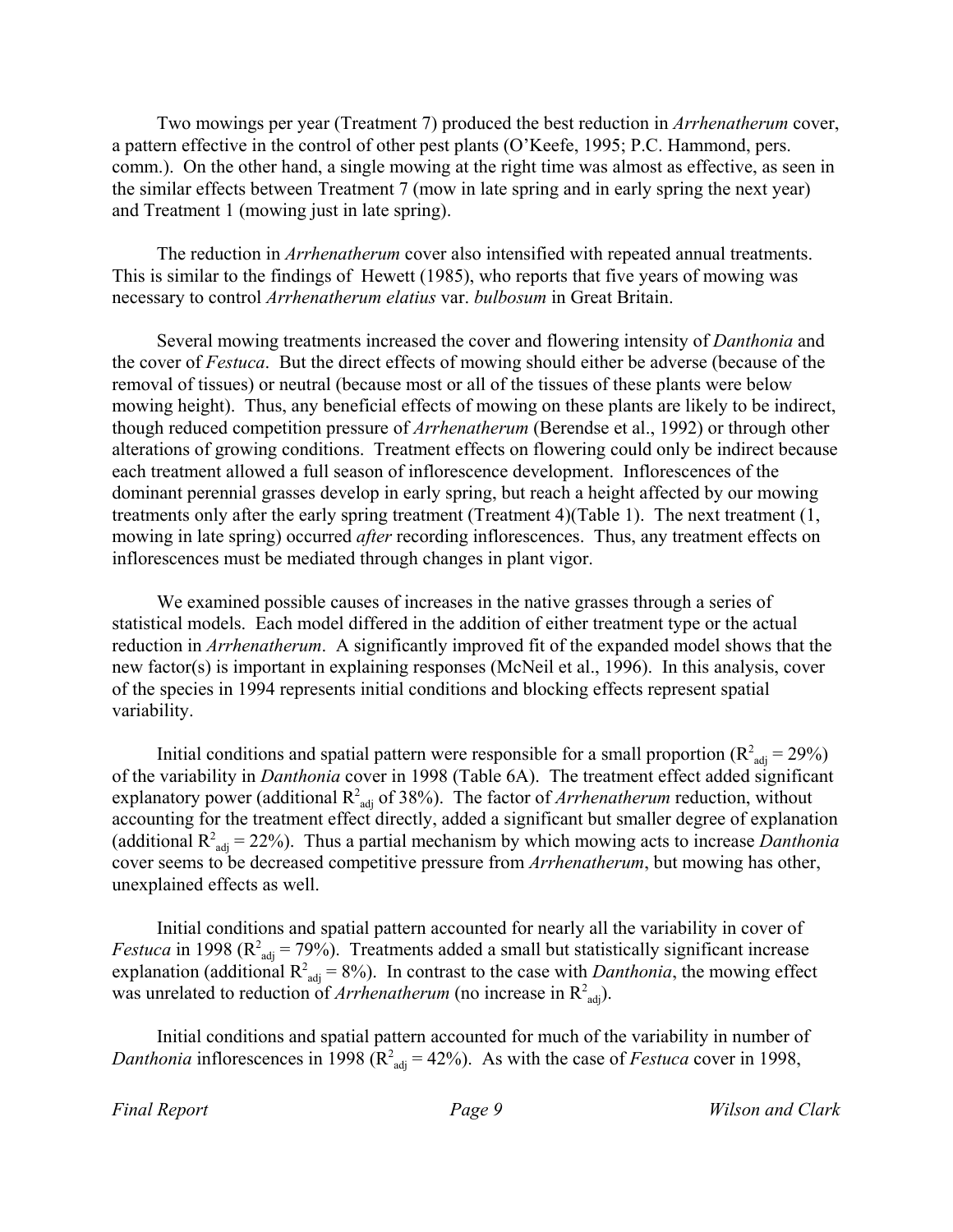mowing effects were unrelated to the reduction of *Arrhenatherum* cover, with only a statistically insignificant 3% increase in  $R^2_{\text{adj}}$ , compared to the 32% increase in  $R^2_{\text{adj}}$  in the statistical model with treatments.

Increased flowering with mowing might have occurred indirectly though increased plant size. We examined this possibility through a second set of statistical models. Each model differed in the addition of either treatment type or the cover of the species in 1998. A significantly improved fit of the expanded model shows that the new factor is important in explaining responses (McNeil et al., 1996).

Initial conditions and spatial pattern contributed limited explanation ( $R^2_{\text{adj}} = 28\%$ ) of *Arrhenatherum* flowering patterns in 1998 (Table 6B). The treatment effect added a large and statistically significant increase in explanation (additional  $R^2_{adj}$  of 44%). A similar increase with just the addition of *Arrhenatherum* cover (additional  $R^2_{adj}$  of 40%) suggests that diminished *Arrhenatherum* reproduction induced by treatments is mediated through decreased vegetative cover.

Initial conditions and spatial pattern were important to 1998 flowering by *Danthonia* ( $R^2_{\text{adj}}$ ) = 42%) (Table 6B). Increases in *Danthonia* cover added as much explanatory power (additional  $R^2_{\text{adj}}$  of 34%) and did the treatment effect (additional  $R^2_{\text{adj}}$  of 32%). So, analogous to *Arrhenatherum*, increased *Danthonia* flowering seems to be almost entirely mediated through increased vegetative cover.

These analyses show that treatment effects on *Danthonia* cover are explained in large part by the reduction of *Arrhenatherum* by those treatments. The mechanism by which mowing treatments increased *Festuca* cover remains unclear. Loss of inflorescences through mowing might have caused a shift in allocation to vegetative growth, although this seems unlikely considering that *Festuca* cover largely escaped mowing during the period of spring growth when developmental pattern could change. A more promising, indirect effect of mowing is through the timing of litter deposition from mowing. Litter effects that could promote *Festuca* include a flush of nutrients, fewer herbivores (Reader, 1991; Hulme, 1994; Maron, 1997), and changes in soil microbial activity (Knapp and Seastedt, 1986). The only treatment to have a large effect on *Festuca* was Treatment 1 (mowing in late spring), so the addition of fresh litter at the time of rapid growth seems to be crucial to promoting *Festuca*.

The situation is clearer for flowering by *Arrhenatherum* and *Danthonia*. In both cases, treatment effects on the number of inflorescences are essentially explained through treatment effects of cover (decreased cover of *Arrhenatherum*, increased cover of *Danthonia*).

Changes in flowering of *Arrhenatherum* and *Danthonia* did not translate into measurable changes in seedling numbers with treatment. Small plot sizes (6m<sup>2</sup> treatment areas) possibly allowed seed dispersal across plots, obscuring patterns.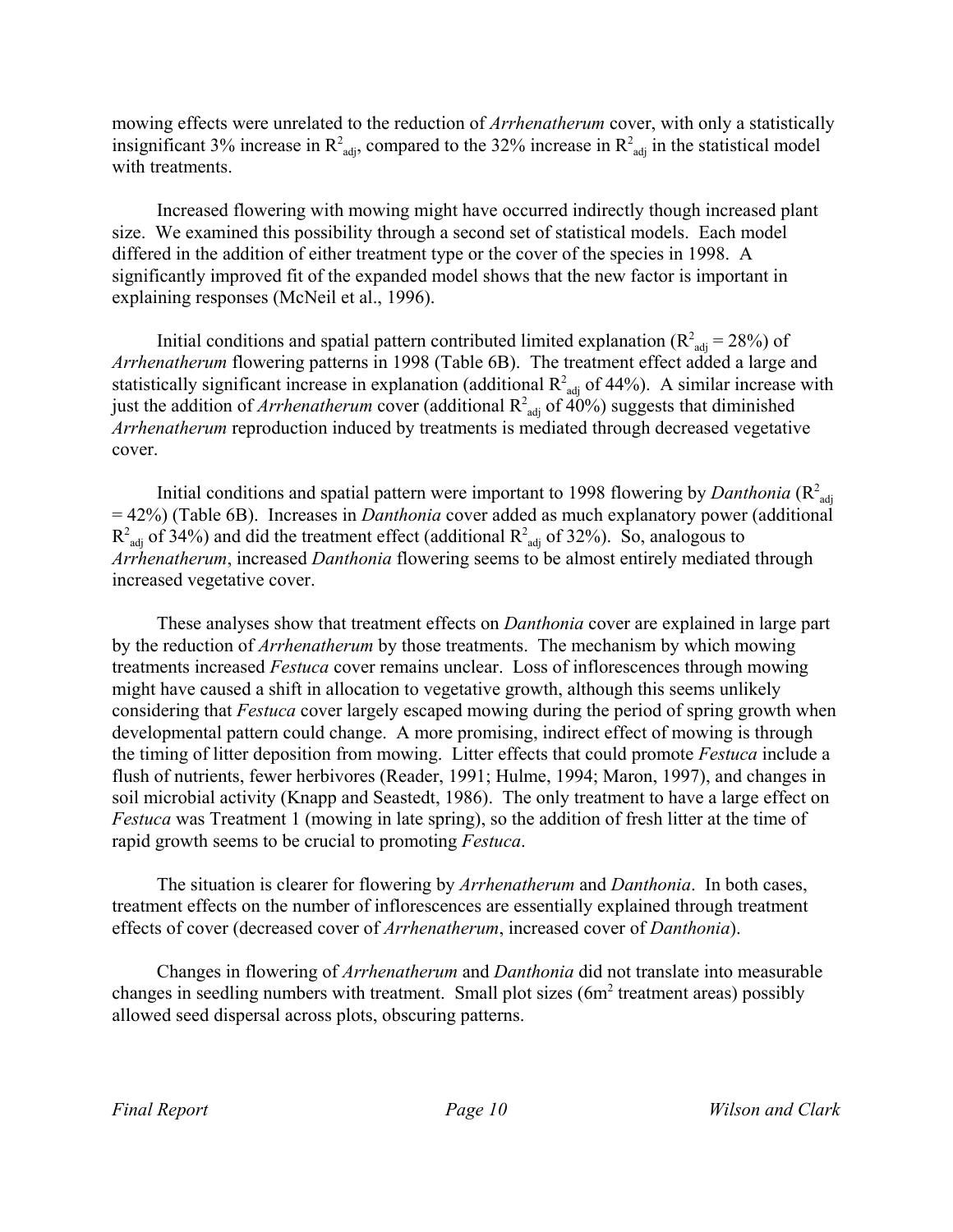Although treatments had little direct effect on seedling numbers, mowing can indirectly affect seedling establishment by stimulating or inhibiting the germination of seeds and changing the growing conditions for seedlings. Removing plant cover reduces shading and competition for water and nutrients, which should stimulate seedling germination and growth (Peart, 1989; Silvertown and Tremlett, 1989; Aguilera and Laurenroth, 1993; Reader, 1993). Litter depth can also influence seedling densities (Facelli and Pickett, 1991; Maret, 1996). Thinner litter layers might reduce shelter for seedling herbivores, leading to greater seedling survival (Lamont et al., 1993). If so, removing cut material (as in Treatment 5), and hence slowing litter build-up, should particularly stimulate seedling germination by exposing more soil. Finally, moss cover can inhibit seedling establishment by shading germinants or can increase establishment by ameliorated droughty soil conditions.

There were seven cases in which seedlings were abundant enough to compare seedling densities with total cover, litter, and moss cover (Table 5). Only three of the 21 pairwise comparisons were significant (Table 7). Nor were patterns consistent. For example, total cover was inversely related to the number of *Arrhenatherum* seedlings in 1998 but not in 1997. We conclude that seedling establishment is controlled by something other than total cover, litter depth, or moss cover.

Litter depth might not reflect the mode of action of litter on seedling establishment. Treatment 5 (mowing in early summer with removal of cut material) was associated in 1996 and 1997 with sharp increases in the cover of non-native grasses other than *Arrhenatherum* (Table 2, Figure 1c). Although this pattern did not materialize in 1998 (Table 3), it suggests some connection between removal of cut material and promoting non-native annual grasses.

#### **Management recommendations**

The management objectives evaluated in this study were the reduction in *Arrhenatherum*, the reduction of other non-native plant species, and the promotion of native plant species. Treatment 7 (double mowing) was the best at reducing the cover (Table 3) and flowering (Table 4) of *Arrhenatherum*, although Treatments 1 (late spring mowing) and 2 (early summer mowing) were almost as effective. Treatment effects on other non-native plants were unclear. Treatment 1 (late spring mowing) was best in promoting the cover of the native grasses *Danthonia* and *Festuca* (Table 3) and the flowering of *Danthonia* (Table 4).

Because these patterns of change caused by treatments are complex, we developed an Effectiveness Index (EI: see Methods) that integrates performance in the management objectives of *Arrhenatherum* decline, decline of other non-native species, and increase of native species. Thus EI reflects changes in general vegetation quality.

Strong treatment effects on EI were unclear until three years of manipulations (Figure 2). An exception is the poor performance of Treatment 5 (early summer mowing with removal of cut material), which was evident after just two years of manipulations. The poor performance of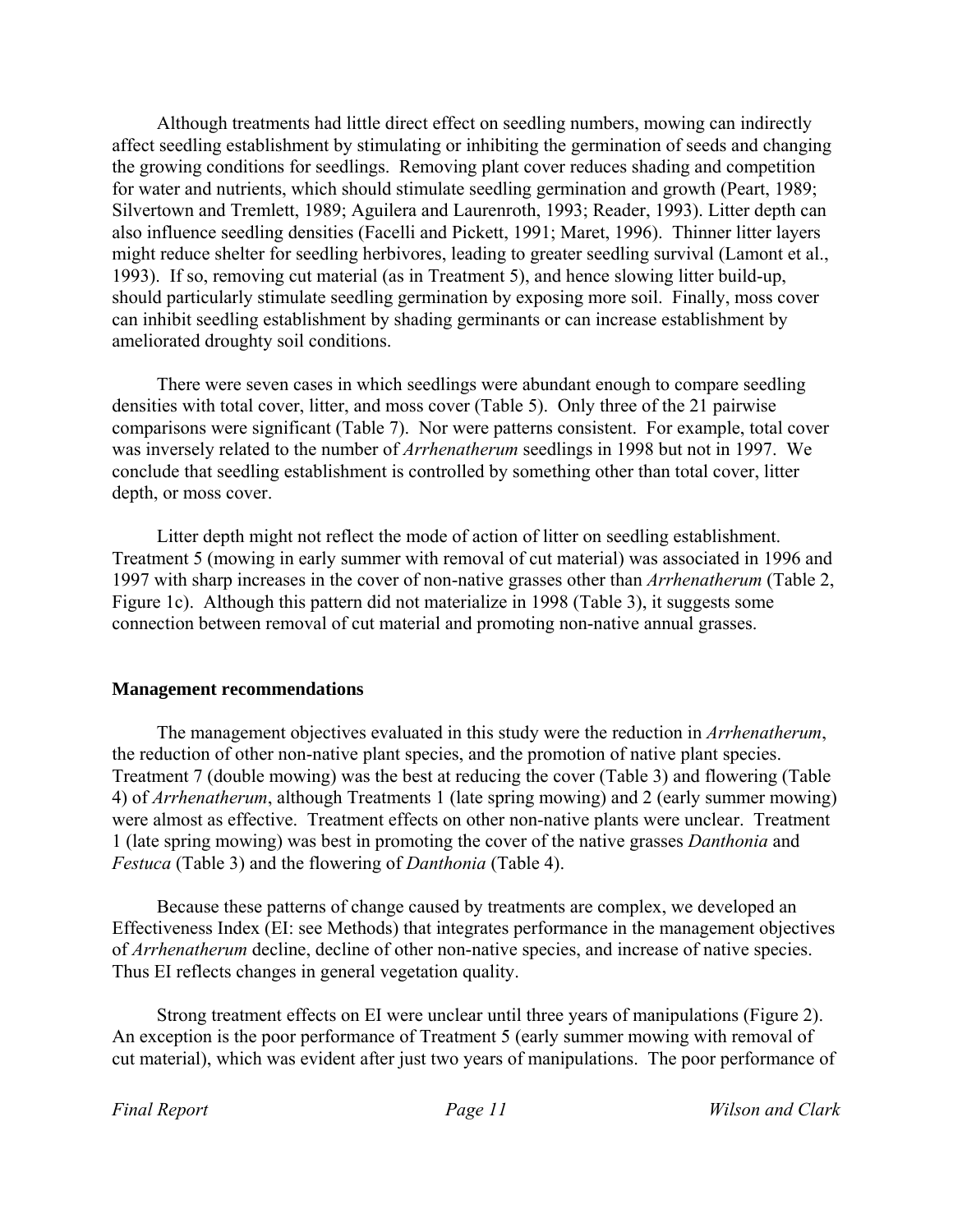Treatment 5 was due primarily to the relatively high inhibition of *Festuca* and large increases in mostly annual non-native plant cover, especially in 1996 and 1997 (Table 2). Treatment 5 was much less effective than Treatment 2 (Table 2), even though the *only* difference between these two is that cut material was removed in Treatment 5. Removing cut material would prevent litter build-up, suggesting that litter is important in affecting plant cover.

After four years of manipulations, patterns of EI were relatively stable. From 1994 to 1998, the vegetation in the unmanipulated controls dropped markedly in quality ( $EI = -0.44$ ; Table 3). In contrast, Treatments 1 (late spring mowing) produced marked increases in vegetation quality ( $EI = 1.14$ ). Treatments 2 (early summer mowing) and 3 (early fall mowing) were also effective at meeting management objectives.

Taking into consideration overall mowing effects on the cover, flowering, and seedling densities of the community (Table 8), Treatment 1 (late spring mowing) was best at fulfilling management objectives. We recommend this mowing treatment for the control of *Arrhenatherum* in Willamette Valley prairies. The results of this study also suggest that Treatment 1 is best at promoting residual native grasses.

Late spring mowing might be unacceptable in certain circumstances. For example, if heavy equipment was used for mowing, damage to moist soil could be extensive. Late spring mowing would also be unsuitable for prairies supporting the Fender's blue the butterfly. Adults of this butterfly are active in May and early June. Mowing at these times would damage their food plants, like *Lupinus sulphureus* spp. *kincaidii*, and could directly disrupt adults. In these two circumstances, delayed mowing, such as with Treatment 2 (early summer mowing) and Treatment 3 (early fall mowing), would provide substantial control of *Arrhenatherum* without adverse effects on soil or butterflies.

We recommend at this time that removing cut material (Treatment 5) and double mowing (Treatment 7) be avoided in degraded prairies, because of their potential for promoting annual non-native plants.

## **REFERENCES**

Aguilera, M. O., and W. K. Lauenroth. 1993. Seedling establishment in adult neighbourhoods- intraspecific constraints in the regeneration of the bunchgrass Bouteloua gracilis. Journal of Ecology **81**:253-261.

Berendse, F., W. Th. Elberse, and R. H. M. E. Geerts. 1992. Competition and nitrogen loss from plants in grassland ecosystems. Ecology **73**:46-53.

Conover, W. J. 1980. Practical Nonparametric Statistics, 2nd ed. John Wiley & Sons, New York.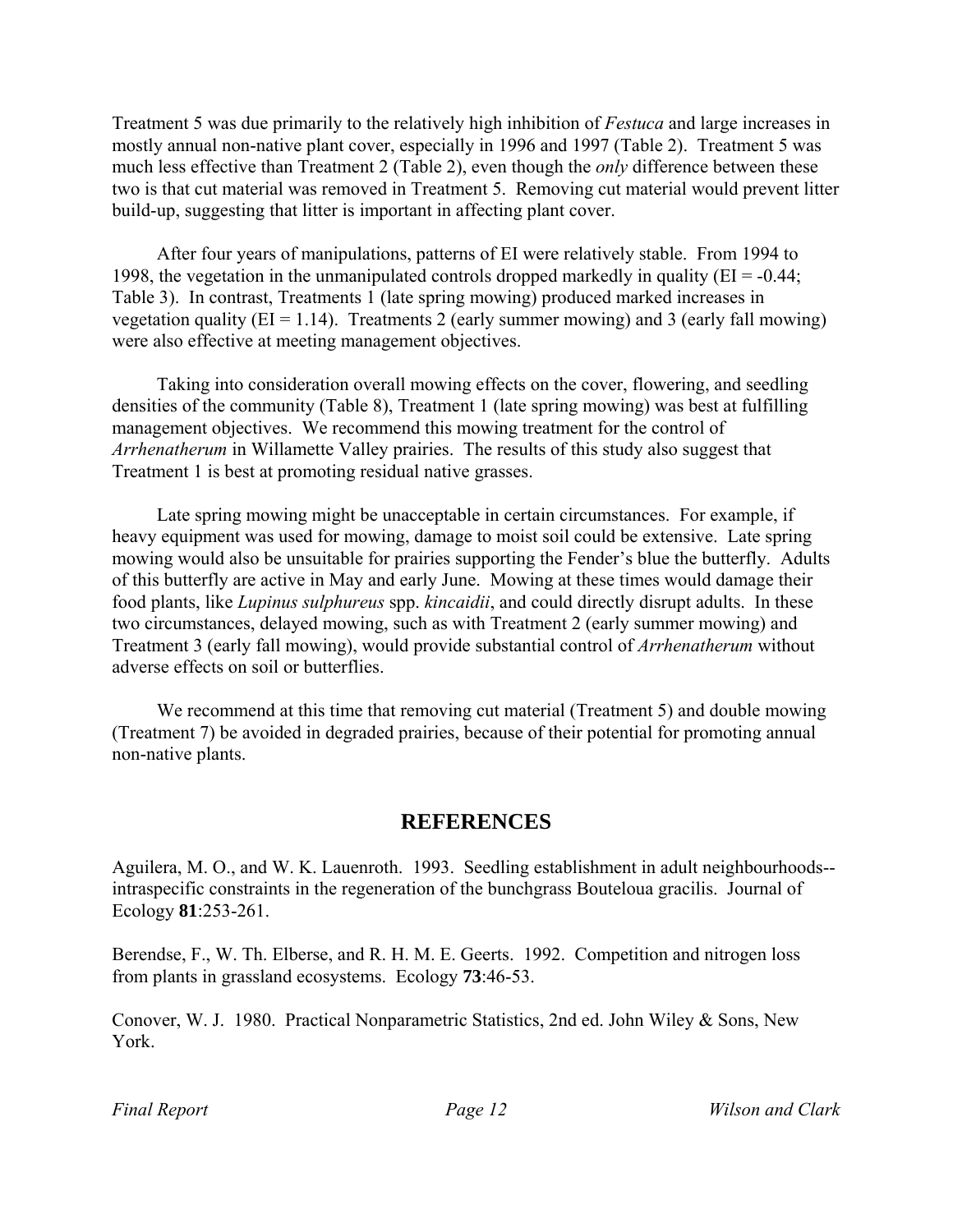Day, R. W., and G. P. Quinn. 1989. Comparisons of treatments after an analysis of variance in ecology. Ecological Monographs **59**:433-463.

Facelli, J. M., and S. T. A. Pickett. 1991. Plant litter: its dynamics and effects on plant community structure. The Botanical Review **57**:1-32.

Hammond, P. C., and M. V. Wilson. 1993. Status of the Fender's blue butterfly. Report to the U.S. Fish and Wildlife Service, 66 pages.

Hewett, D. G. 1985. Grazing and mowing as management tools on dunes. Vegetatio **62**:441- 447.

Hitchcock, C. L. and A. Cronquist. 1973. Flora of the Pacific Northwest. University of Washington Press.

Hulme, P. E. 1994. Seedling herbivory in grassland: relative impact of vertebrate and invertebrate herbivores. Journal of Ecology **82**:873-880.

Knapp, A. K., and T. R. Seastedt. 1986. Detritus accumulation limits productivity of tallgrass prairie. Bioscience **36**:662-668.

Lamont, B. B., E. T. F. Witkowski, and N. J. Enright. 1993. Post-fire litter microsites: safe for seeds, unsafe for seedlings. Ecology **74**:501-512.

Maret, M. P. 1996. Effects of fire on seedling establishment in upland prairies in the Willamette Valley, Oregon. M.S. Thesis. Oregon State University, Corvallis.

Maron, J. L. 1997. Interspecific competition and insect herbivory reduce bush lupine (*Lupinus arboreus*) seedling survival. Oecologia **110**:284-290.

McNeil, K., I. Newman, and F. J. Kelly. 1996. Testing research hypotheses with the general linear model. Southern Illinois University Press, Carbondale.

New, T. R., R. M. Pyle, J. A. Thomas, C. D. Thomas, and P. C. Hammond. 1995. Butterfly conservation management. Annual Review of Entomology **40**:57-83.

O'Keefe, M. A. 1995. Frequent mowing may increase quality of prairie restorations (Iowa). Restoration and Management Notes **13**:109-110.

Peart, D. R. 1989. Species interactions in a successional grassland. III. Effects of canopy gaps, gopher mounds and grazing on coloniziation. Journal of Ecology **77**:267-289.

Pfitzenmeyer, C. D. C. 1962. Biological flora of the British Isles: *Arrhenatherum elatius* (L.) J & C. Presl. Journal of Ecology **50**:235-245.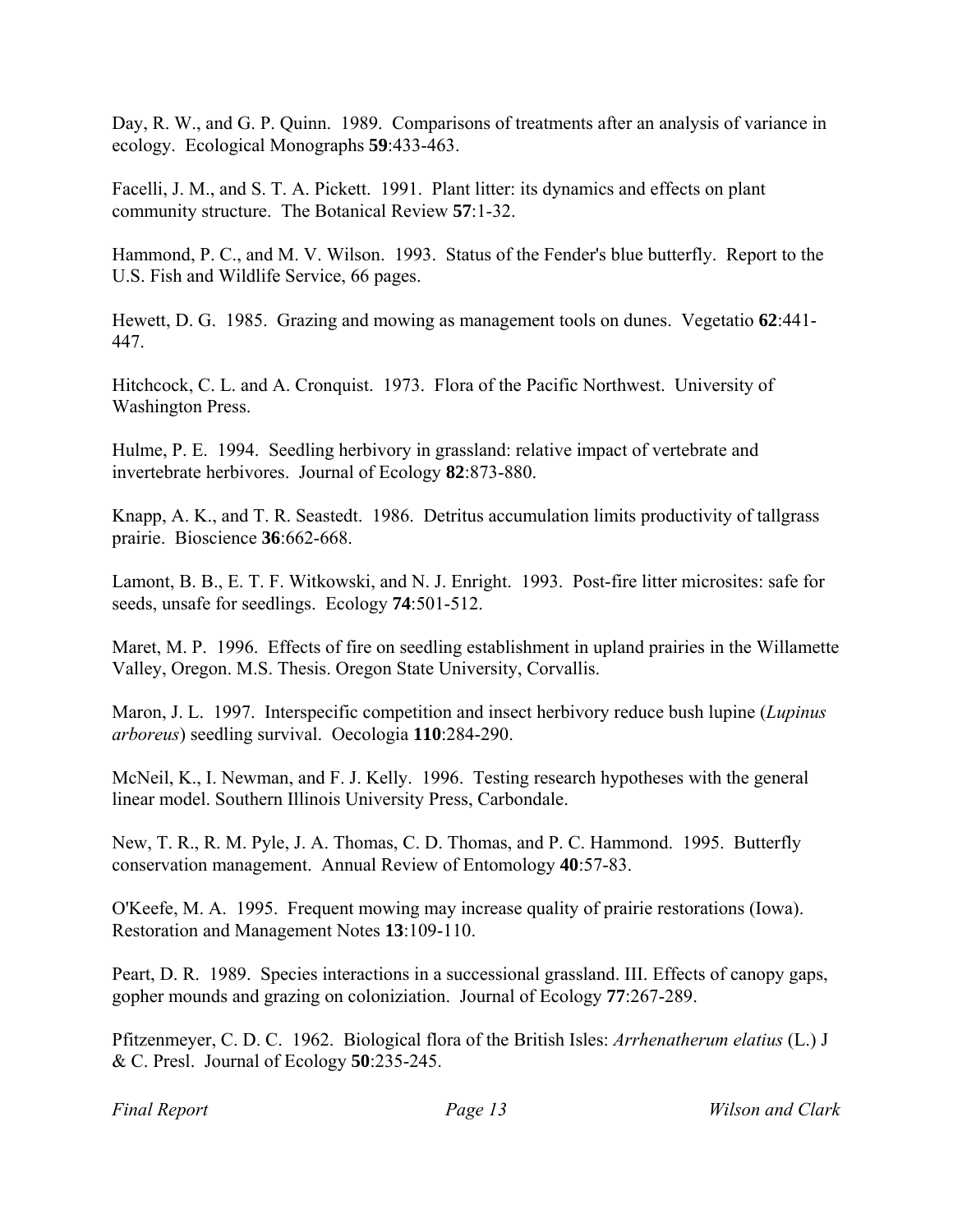Pullin, A. S. 1996. Restoration of butterfly populations in Britain. Restoration Ecology **4**:71- 80.

Reader, R. J. 1991. Control of seedling emergence by ground cover: a potential mechanism involving seed predation. Canadian Journal of Botany **69**:2084-2087.

Reader, R. J. 1993. Control of seedling emergence by ground cover and seedling predation in relation to seed size for some old field species. Journal of Ecology **81**:169-175.

Schultz, C. B. 1997. Planting butterfly seeds: an experiment in restoring habitat for the Fender's blue butterfly. Pages 88-98 *in* T. N. Kaye, A. Liston, R. M. Love, D. L. Luoma, R. J. Meinke and M. V. Wilson, editors. Conservation and management of native plants and fungi. Native Plant Society of Oregon, Corvallis, Oregon.

Silvertown, J., and M. Tremlett. 1989. Interactive effects of disturbance and shade upon colonization of grassland: an experiment with *Anthriscus sylvestgris* (L.) Hollfm., *Conium maculatus- L.,* Daucus carota *L. and* Heracleum sphondylium *L. Functional Ecology 3:229-235.*

Steel, R. G. D., and J. H. Torrie. 1980. Principles and Procedures of Statistics. McGraw-Hill, New York.

Tanphiphat, K., and A. P. Appleby. 1990. Growth and development of bulbous oatgrass (*Arrhenatherum elatius* var. *bulbosum*). Weed Technology **4**:843-848.

Underwood, A. J. 1997. Experiments in ecology. Cambridge University Press, Cambridge.

U.S. Fish and Wildlife Service. 1998. Proposed endangered status for *Erigeron decumbens* var. *decumbens* (Willamette daisy) and Fender's blue butterfly (*Icaricia icarioides fenderi*) and proposed threatened status for *Lupinus sulphureus* ssp. *kincaidii* (Kincaid's lupine). Federal Register January 27, 1998.

Wilson, M. V., and D. L. Clark. 1995. Effects of fire and fire fighting techniques on Fender's blue butterfly and Kincaid's lupine. Report to Western Oregon Refuges, U.S. Fish and Wildlife Service.

Wilson, M. V., and D. L. Clark. 1996. Controlling tall oatgrass in Fender's blue butterfly habitats, phase II. Report to Oregon Natural Heritage Program.

Wilson, M. V., and D. L. Clark. 1997. Effects of fire, mowing, and mowing with herbicide on native prairie of Baskett Butte, Baskett Slough NWR. Report to US Fish and Wildlife Service.

Wilson, M. V., P. C. Hammond, and J. B. Kauffman. 1992. The value of restoration and management in protecting biodiversity. Northwest Environmental Journal 8:201-202.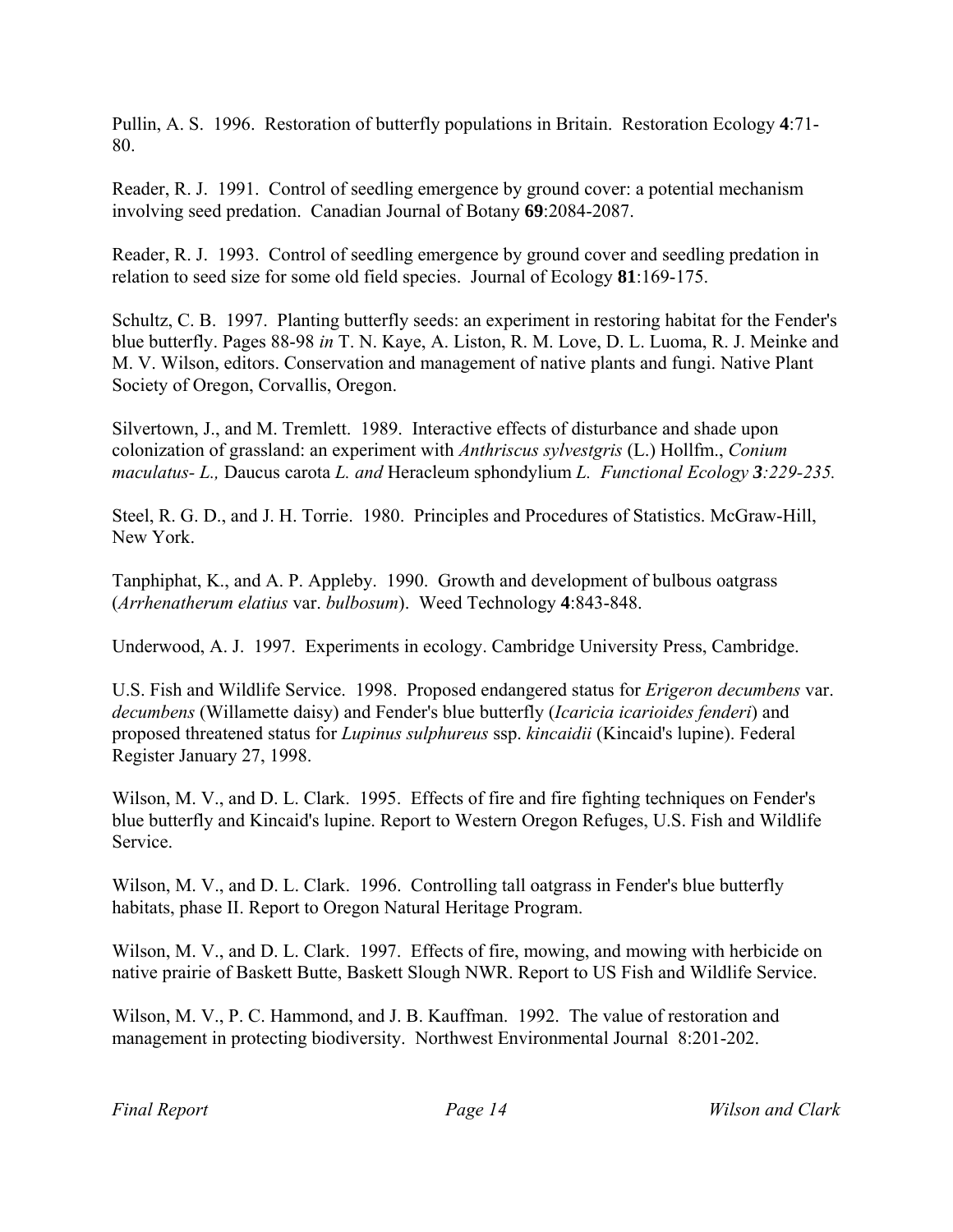Wilson, M. V., P. C. Hammond, and C. B. Schultz. 1997. The interdependence of native plants and Fender's blue butterfly. Pages 83-87 *in* T. N. Kaye, A. Liston, R. M. Love, D. L. Luoma, R. J. Meinke and M. V. Wilson, editors. Conservation and Management of Native Plants and Fungi, Native Plant Society of Oregon.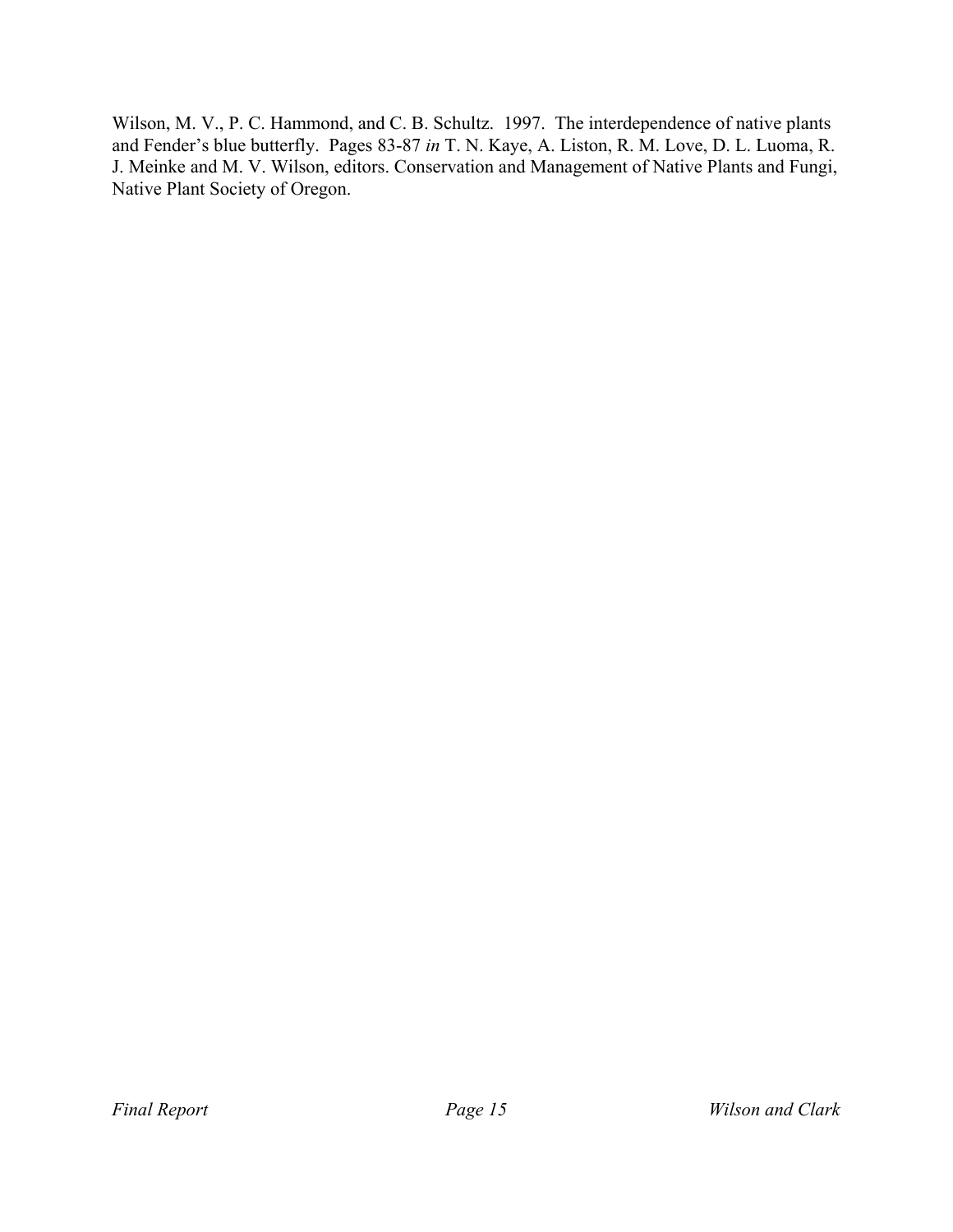| Table 1. Treatments evaluated in this study and the typical maximum heights of dominant grasses at the times of |  |  |
|-----------------------------------------------------------------------------------------------------------------|--|--|
| treatments. Vege is the height of vegetative tissues; Infl is the height of inflorescences; nd-no data.         |  |  |

|                |                                                                                                                                                    |                 |               |                          |                          |              | Heights $(\pm s d)$ of dominant grasses at time of manipulation (cm) |                                    |
|----------------|----------------------------------------------------------------------------------------------------------------------------------------------------|-----------------|---------------|--------------------------|--------------------------|--------------|----------------------------------------------------------------------|------------------------------------|
| Treatment      | Action                                                                                                                                             |                 |               | Arrhenatherum<br>elatius | Danthonia<br>californica |              |                                                                      | Festuca idahoensis<br>var. roemeri |
|                |                                                                                                                                                    |                 | Vege          | Infl                     | Vege                     | Infl         | Vege                                                                 | Infl                               |
| 1              | Mowing at 10 cm - 15 cm in late spring, when<br>Arrhenatherum elatius is 50 cm -70 cm tall                                                         |                 | 60.9<br>±11.0 | 82.1<br>±15.4            | 25.0<br>±5.0             | 40.0<br>±5.0 | 16.5<br>±4.0                                                         | 56.8<br>±11.4                      |
| $\overline{2}$ | Mowing at 10 cm - 15 cm in early summer, just<br>before Arrhenatherum elatius matures seeds                                                        | 68.6<br>±11.3   | 98.4<br>±21.0 | nd                       | nd                       | 16.9<br>±4.8 | 52.0<br>±32.0                                                        |                                    |
| 3              | Mowing at 10 cm - 15 cm in early fall, the<br>typical time for managers to mow                                                                     |                 | 63.1<br>±16.1 | 101.2<br>±17.4           | 11.0<br>±1.7             | 0.0          | 15.0<br>±3.5                                                         | 66.0<br>±21.4                      |
| 4              | Mowing at 10 cm - 15 cm in early spring, when<br>Arrhenatherum elatius starts rapid growth                                                         | 26.3<br>±5.3    | 0.0           | 11.3<br>±1.5             | 0.0                      | 21.2<br>±5.4 | 0.0                                                                  |                                    |
| 5              | Mowing at 10 cm - 15 cm in early summer,<br>with removal of cut material                                                                           |                 | 68.6<br>±11.3 | 98.4<br>±21.0            | nd                       | nd           | 16.9<br>±4.8                                                         | 52.0<br>±32.0                      |
| 6              | Mowing at 50 cm in early summer. At this<br>time, Arrhenatherum elatius is generally taller<br>than 50 cm, while the native species are<br>shorter |                 | 68.6<br>±11.3 | 98.4<br>±21.0            | nd                       | nd           | 16.9<br>±4.8                                                         | 52.0<br>±32.0                      |
| 7              | Double mowing at 10 cm - 15 cm in<br>late spring, and the following early                                                                          | Late<br>spring  | 60.9<br>±11.0 | 82.1<br>±15.4            | 25.0<br>±5.0             | 40.0<br>±5.0 | 16.5<br>±4.0                                                         | 56.8<br>±11.4                      |
|                | spring                                                                                                                                             | Early<br>spring | 26.3<br>±5.3  | 0.0                      | 11.3<br>±1.5             | 0.0          | 21.2<br>±5.4                                                         | 0.0                                |
| Control        | No manipulation                                                                                                                                    |                 |               |                          |                          |              |                                                                      |                                    |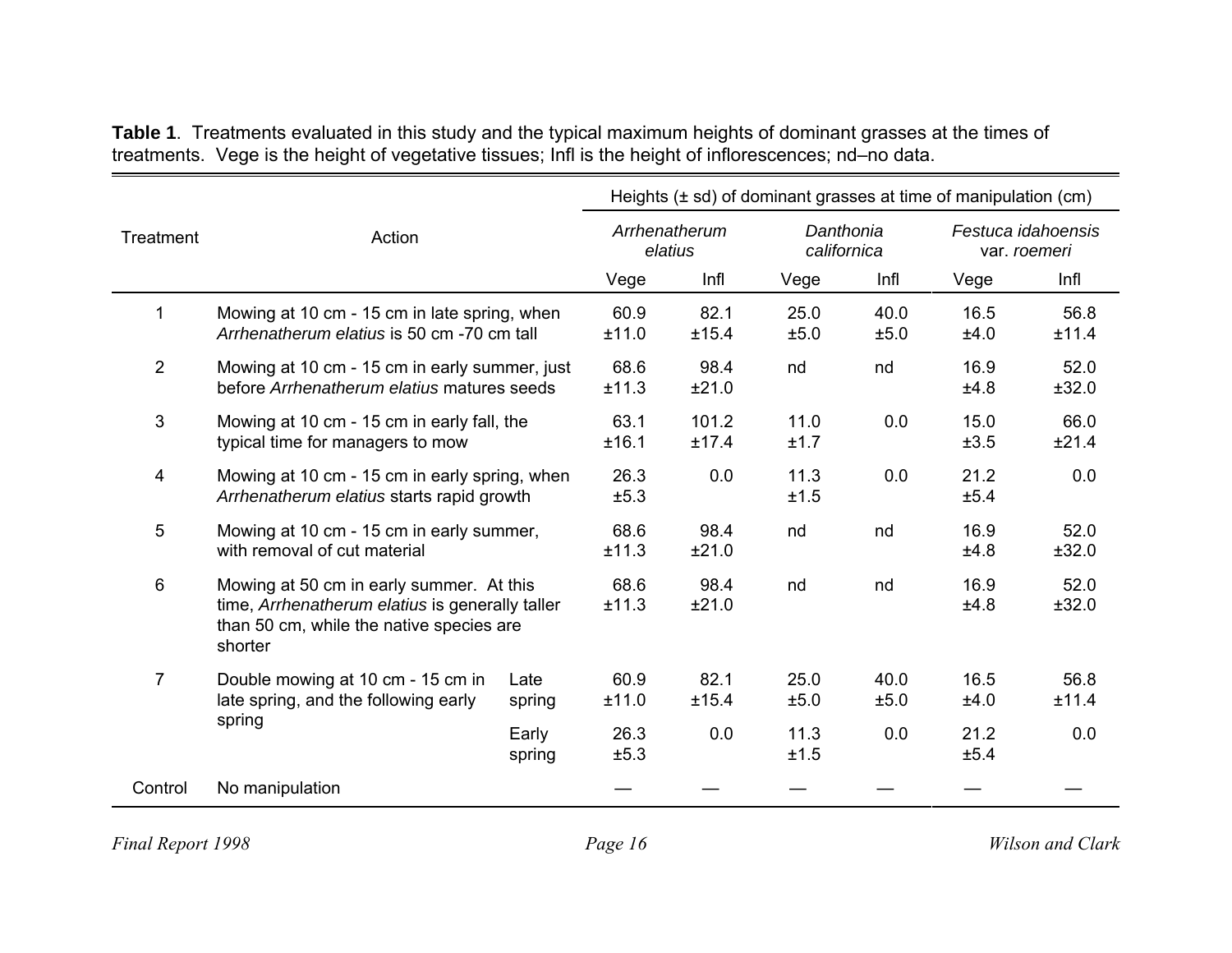|                        |      |      |                | Control |      |      |      |                |      |
|------------------------|------|------|----------------|---------|------|------|------|----------------|------|
|                        |      | 1    | $\overline{2}$ | 3       | 4    | 5    | 6    | $\overline{7}$ |      |
| <b>Total cover</b>     | 1994 | 58.5 | 61.5           | 57.4    | 66.8 | 61.3 | 59.8 | 55.4           | 59.4 |
|                        | 1995 | 45.1 | 43.8           | 37.0    | 45.0 | 53.4 | 43.3 | 39.4           | 41.3 |
|                        | 1996 | 59.9 | 53.8           | 51.3    | 44.0 | 68.6 | 56.9 | 55.0           | 52.8 |
|                        | 1997 | 69.5 | 61.8           | 50.0    | 59.6 | 72.6 | 58.9 | 69.1           | 51.9 |
|                        | 1998 | 63.8 | 59.1           | 54.4    | 54.4 | 62.0 | 53.1 | 62.0           | 44.8 |
| Arrhenatherum          | 1994 | 20.8 | 13.9           | 19.4    | 32.8 | 24.8 | 19.5 | 26.5           | 20.4 |
| elatius                | 1995 | 7.3  | 4.3            | 6.0     | 13.9 | 12.6 | 6.5  | 10.6           | 10.8 |
|                        | 1996 | 6.9  | 4.4            | 6.1     | 5.4  | 10.9 | 8.8  | 4.0            | 13.0 |
|                        | 1997 | 6.3  | 2.6            | 8.9     | 6.9  | 11.6 | 8.9  | 5.4            | 13.3 |
|                        | 1998 | 4.1  | 3.6            | 12.1    | 8.3  | 11.8 | 9.8  | 4.1            | 13.9 |
| Other non-native       | 1994 | 23.3 | 24.9           | 26.0    | 17.3 | 11.4 | 16.6 | 14.8           | 24.8 |
| grasses                | 1995 | 9.0  | 9.6            | 13.5    | 11.4 | 7.1  | 10.3 | 10.6           | 13.0 |
|                        | 1996 | 24.3 | 23.6           | 26.9    | 21.4 | 26.6 | 19.0 | 19.3           | 20.4 |
|                        | 1997 | 22.1 | 28.8           | 19.6    | 32.6 | 36.0 | 27.1 | 26.8           | 24.5 |
|                        | 1998 | 18.4 | 22.4           | 16.4    | 21.5 | 18.1 | 15.0 | 26.9           | 14.3 |
| Festuca                | 1994 | 4.8  | 7.6            | 4.9     | 8.1  | 15.5 | 20.1 | 5.6            | 1.4  |
| <i>idahoensis</i> var. | 1995 | 3.9  | 5.0            | 3.6     | 3.3  | 6.4  | 12.0 | 1.9            | 1.5  |
| roemeri                | 1996 | 4.5  | 5.3            | 2.9     | 3.4  | 7.3  | 16.0 | 2.0            | 1.4  |
|                        | 1997 | 6.8  | 4.6            | 4.9     | 4.9  | 4.8  | 12.3 | 2.6            | 0.9  |
|                        | 1998 | 5.7  | 3.8            | 3.9     | 2.9  | 3.9  | 11.3 | 1.8            | 0.4  |
| Danthonia              | 1994 | 15.0 | 19.4           | 12.6    | 11.6 | 11.6 | 7.8  | 10.5           | 18.9 |
| californica            | 1995 | 6.1  | 13.0           | 7.5     | 4.9  | 9.4  | 4.8  | 6.5            | 8.4  |
|                        | 1996 | 10.8 | 12.3           | 8.9     | 6.1  | 11.3 | 7.4  | 9.1            | 7.9  |
|                        | 1997 | 24.4 | 23.9           | 15.0    | 19.1 | 15.5 | 9.4  | 20.3           | 11.6 |
|                        | 1998 | 28.4 | 28.0           | 21.4    | 17.9 | 21.6 | 16.0 | 24.3           | 8.7  |
| Non-native forbs       | 1994 | 3.5  | 4.8            | 3.0     | 4.4  | 3.5  | 3.5  | 5.5            | 3.1  |
|                        | 1995 | 25.5 | 18.0           | 15.6    | 18.0 | 27.9 | 17.8 | 18.6           | 15.8 |
|                        | 1996 | 22.5 | 14.5           | 12.0    | 8.8  | 25.9 | 12.9 | 26.3           | 13.6 |
|                        | 1997 | 18.0 | 7.3            | 6.9     | 4.4  | 12.9 | 6.4  | 20.4           | 7.9  |
|                        | 1998 | 20.0 | 13.1           | 11.3    | 13.1 | 14.8 | 9.8  | 15.7           | 15.9 |
| Native forbs           | 1994 | 0.5  | 0.5            | 0.0     | 0.1  | 2.1  | 0.1  | 0.0            | 0.4  |
|                        | 1995 | 0.8  | 1.1            | 0.0     | 0.5  | 0.5  | 0.4  | 0.8            | 0.0  |
|                        | 1996 | 0.1  | 1.1            | 0.0     | 0.0  | 0.1  | 0.3  | 0.0            | 0.0  |
|                        | 1997 | 0.1  | 1.2            | 0.1     | 0.0  | 0.0  | 0.1  | 0.2            | 0.0  |
|                        | 1998 | 0.0  | 0.8            | 0.1     | 0.4  | 0.0  | 0.0  | 0.0            | 0.1  |
| Moss                   | 1994 | 18.4 | 36.9           | 27.3    | 6.9  | 17.1 | 21.1 | 13.9           | 7.9  |
|                        | 1995 | 33.5 | 40.9           | 39.3    | 12.8 | 20.4 | 27.9 | 18.5           | 14.1 |
|                        | 1996 | 28.5 | 42.5           | 37.6    | 6.0  | 18.8 | 26.8 | 16.1           | 10.0 |
|                        | 1997 | 15.0 | 29.9           | 38.3    | 13.0 | 11.0 | 16.9 | 31.3           | 11.5 |
|                        | 1998 | 26.6 | 43.8           | 56.3    | 30.6 | 20.3 | 40.5 | 41.5           | 43.1 |

**Table 2**. Total vegetative cover (%) and cover of groups of species, before treatment (1994) and after treatment (1995, 1996, 1997, and 1998).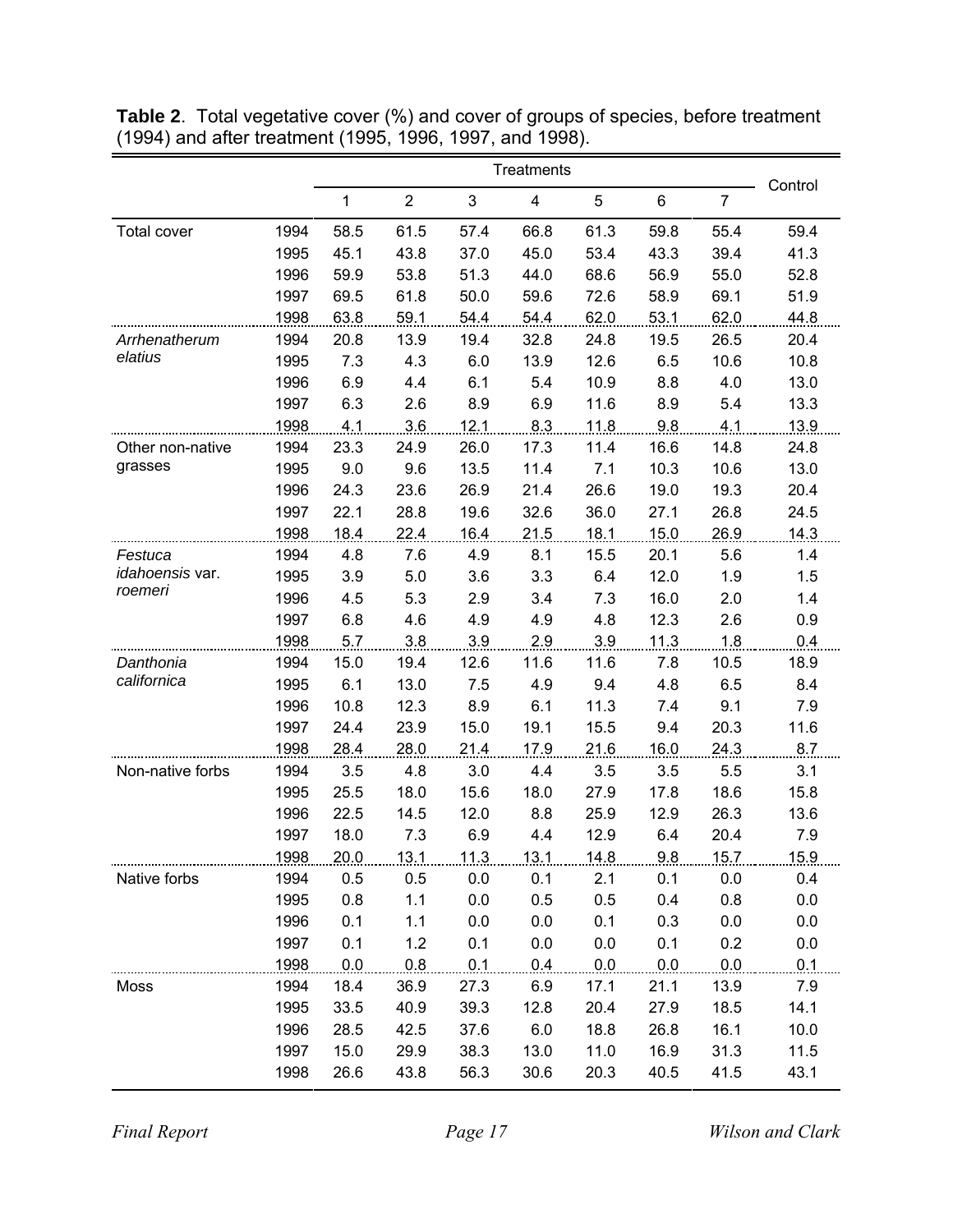**Table 3**. Treatment effects on the 1998 vegetative cover (%) of various plant groups and on the Effectiveness Index (see text for explanation). Result for cover are from analyses of covariance, with pre-treatment (1994) cover as the covariate. *P* for treatment effect is the probability that differences among treatments occurred just by chance. Mean cover by treatment are least-square means from the analysis of covariance. When the data were transformed before analysis, means were back-transformed for presentation. Treatment means sharing letters were statistically indistinguishable (Tukey's HSD, <sup>α</sup> = 0.05). Where treatments had significant effects ( *P* < 0.05), the treatment best at reaching management objectives is noted by underlining. (Values without a category do not necessarily add up, because of the adjustment procedure.)

|                                                 | Treatment |                |             | Covariate |              |                   |                |        | Adjusted mean cover (%), by treatment |         |                   |                |         |
|-------------------------------------------------|-----------|----------------|-------------|-----------|--------------|-------------------|----------------|--------|---------------------------------------|---------|-------------------|----------------|---------|
|                                                 | F         | $\overline{P}$ | $\mathsf b$ | F         | $\mathsf{P}$ | 1                 | $\overline{2}$ | 3      | 4                                     | 5       | 6                 | $\overline{7}$ | Control |
| Total vascular plant<br>cover                   | 1.42      | 0.25           | $-0.06$     | 0.19      | 0.67         | 63.7              | 59.2           | 54.2   | 54.8                                  | 62.8    | 53.1              | 61.7           | 44.7    |
| Arrhenatherum<br>elatius <sup>1</sup>           | 5.54      | < 0.01         | 0.15        | 2.26      | 0.14         | 3.6ab             | 4.0ab          | 11.7bc | 6.9abc                                | 10.5bc  | 8.6abc            | 2.8a           | 13.6c   |
| Other non-native<br>grasses <sup>1</sup>        | 1.82      | 0.14           | 0.19        | 0.95      | 0.34         | 17.3              | 20.6           | 14.7   | 21.8                                  | 19.4    | 15.1              | 26.0           | 13.3    |
| Danthonia<br>californica <sup>1</sup>           | 2.61      | 0.04           | 0.36        | 3.41      | 0.07         | 26.1 <sub>b</sub> | 23.8ab         |        | 19.4ab 15.8ab                         |         | 19.3ab 14.8ab     | 24.1ab         | 5.7a    |
| Festuca idahoensis<br>var. roemeri <sup>1</sup> | 3.01      | 0.02           | 0.60        | 90.82     | < 0.01       | 4.3 <sub>b</sub>  | 0.9ab          | 1.7ab  | 0.7ab                                 | 0.3a    | 1.8ab             | 0.6ab          | 0.9ab   |
| Non-native forbs                                | 0.89      | 0.53           | 0.17        | 0.26      | 0.61         | 20.1              | 13.0           | 11.4   | 13.0                                  | 14.8    | 9.8               | 15.4           | 16.0    |
| Native forbs <sup>1</sup>                       | 1.24      | 0.33           | $-0.02$     | 0.01      | 0.94         | 0.0               | 0.3            | 0.0    | 0.0                                   | 0.0     | 0.0               | 0.0            | 0.0     |
| $M$ oss <sup>1</sup>                            | 1.03      | 0.44           | 0.39        | 7.39      | 0.01         | 17.8              | 32.4           | 44.9   | 33.3                                  | 17.4    | 34.4              | 39.6           | 41.4    |
| Native plants                                   | 5.91      | < 0.01         | 0.22        | 2.60      | 0.12         | 34.5b             | 31.4b          | 26.4b  | 21.7ab                                | 24.0b   | 26.1 <sub>b</sub> | 27.4b          | 9.5a    |
| Non-native plants                               | 1.04      | 0.43           | 0.41        | 4.74      | 0.04         | 41.8              | 40.1           | 38.8   | 39.4                                  | 47.3    | 37.1              | 46.4           | 43.1    |
| <b>Effectiveness</b><br>index <sup>2</sup>      | 2.51      | 0.05           |             |           |              | 1.14              | 0.58           | 0.59   | 0.31                                  | $-0.44$ | 0.26              | 0.29           | $-0.44$ |

 $<sup>1</sup>$  Square-root transformed;  $<sup>2</sup>$  rank transformed</sup></sup>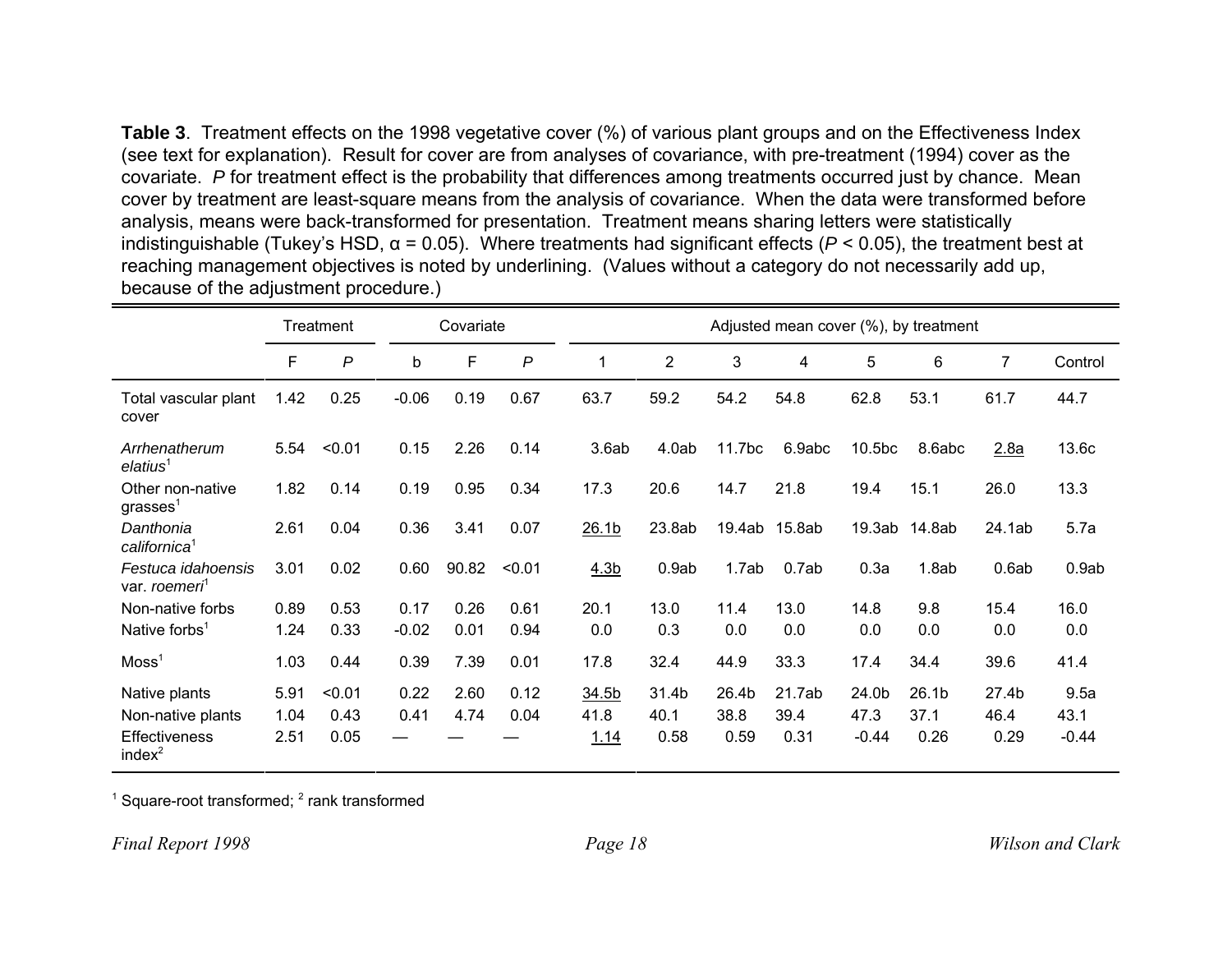**Table 4**. Treatment effects on the number of inflorescences in 1998 of the dominant perennial grasses. Result are from analyses of covariance, with pre-treatment (1994) cover as the covariate. *P* for treatment effect is the probability that differences among treatments occurred just by chance. Number of inflorescences and pre-treatment cover were square-root transformed before analysis. Mean number of inflorescences by treatment are least-square means from the analysis of covariance, back-transformed for presentation. Treatment means sharing letters were statistically indistinguishable (Tukey's HSD, <sup>α</sup> = 0.05). Where treatments had significant effects ( *P* < 0.05), the treatment best at reaching management objectives is noted by underlining.

|                                    | Treatment |        |      | Covariate |        |        | Adjusted mean number of inflorescences per 0.5 $m^2$ , by treatment |       |                |        |        |        |         |
|------------------------------------|-----------|--------|------|-----------|--------|--------|---------------------------------------------------------------------|-------|----------------|--------|--------|--------|---------|
|                                    | F         | P      | b    | F         | P      |        | 2                                                                   | 3     | 4              | 5      | 6      |        | Control |
| Arrhenatherum<br>elatius           | 7.62      | < 0.01 | 0.20 | 0.61      | 0.44   | 19.1ab | 14.3a                                                               | 55.2b | 51.7b          | 30.4ab | 27.9ab | 6.7a   | 53.4b   |
| Danthonia<br>californica           | 7.11      | < 0.01 | 0.81 | 4.8       | 0.04   | 76.8c  | 83.1c                                                               |       | 56.3bc 33.1abc | 51.5bc | 25.2ab | 60.9bc | 8.0a    |
| Festuca idahoensis<br>var. roemeri | 2.34      | 0.06   | 0.73 | 52.6      | < 0.01 | 2.2    | 0.4                                                                 | 0.8   | 0.4            | 0.0    | 2.5    | 2.4    | 0.8     |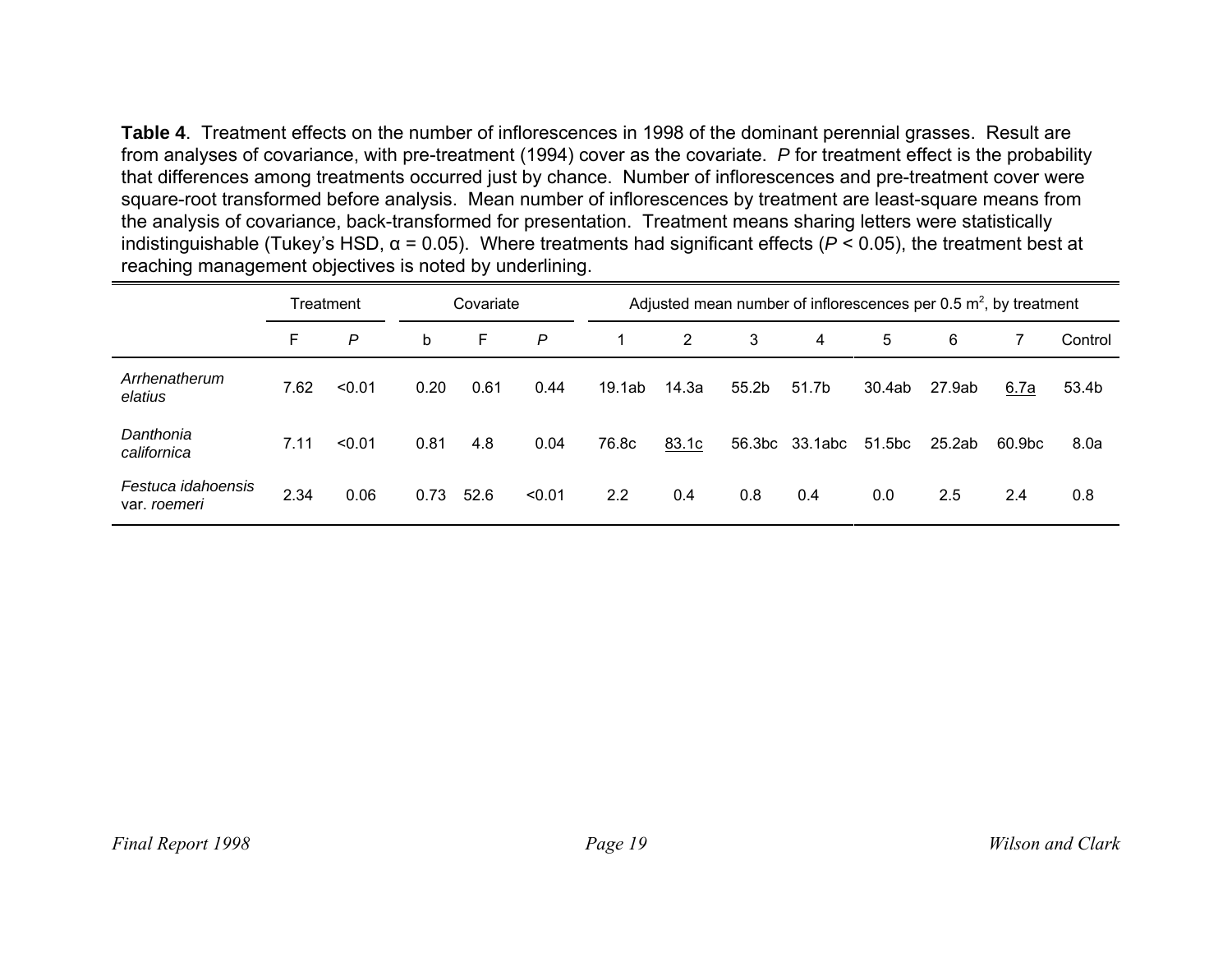Table 5. Number of seedlings per 300 cm<sup>2</sup> and litter depth in 1995, 1997, and 1998. Values are medians within treatments. *P* are the probabilities that values differed significantly among treatments just by chance (Friedman's nonparametric analysis of variance; Conover, 1980). Treatment medians sharing the same letter were statistically indistinguishable. —: too few seedlings (< 0.5 per plot) to analyze.

|                          | Year |      | <b>Treatments</b> |                |                |              |                |      |                  |                  |
|--------------------------|------|------|-------------------|----------------|----------------|--------------|----------------|------|------------------|------------------|
|                          |      | 1    | $\overline{2}$    | $\mathfrak{S}$ | $\overline{4}$ | 5            | $6\phantom{1}$ | 7    | Control          | $\boldsymbol{P}$ |
| Arrhenatherum elatius    | 1995 | 0.0  | 0.0               | 0.0            | 0.5            | 1.0          | 0.0            | 0.0  | 0.0              |                  |
|                          | 1997 | 0.0a | 0.5a              | 1.0ab          | 0.5a           | 1.0a         | 0.0a           | 1.5a | 4.5 <sub>b</sub> | < 0.05           |
|                          | 1998 | 0.0  | 0.5               | 0.0            | 0.5            | 0.0          | 0.0            | 0.0  | 1.0              | >0.25            |
| Other non-native grasses | 1995 | 20.5 | 24.0              | 24.0           | 15.0           | 22.5         | 18.0           | 21.0 | 21.5             | >0.25            |
| Festuca idahoensis var.  | 1995 | 0.0  | 0.0               | 0.0            | 0.0            | 0.0          | 0.0            | 0.0  | 0.0              |                  |
| roemeri                  | 1997 | 0.0  | 0.0               | 0.0            | 0.0            | 0.0          | 0.0            | 0.0  | 0.0              |                  |
|                          | 1998 | 0.0  | 0.0               | 0.0            | 0.0            | 0.0          | 0.0            | 0.0  | 0.0              |                  |
| Danthonia californica    | 1995 |      |                   |                |                | not recorded |                |      |                  |                  |
|                          | 1997 | 0.5  | 0.5               | 0.0            | 0.0            | 1            | 0.0            | 0.5  | 0.5              | >0.25            |
|                          | 1998 | 0.5  | 0.0               | 0.0            | 1.0            | 0.5          | 0.0            | 0.5  | 0.0              | >0.25            |
| Non-native forbs         | 1995 | 26.0 | 34.5              | 22.0           | 13.5           | 49.5         | 19.5           | 29.0 | 38.0             | >0.10            |
|                          | 1997 |      |                   |                |                | not recorded |                |      |                  |                  |
|                          | 1998 | 30.5 | 20.0              | 30.0           | 16.0           | 6.5          | 14.5           | 29.5 | 14.0             | >0.25            |
| Native forbs             | 1995 | 0.5  | 0.0               | 0.0            | 0.0            | 0.5          | 1.0            | 0.5  | 0.0              |                  |
|                          | 1997 | 0.5  | 0.0               | 0.0            | 0.0            | 0.0          | 0.0            | 0.0  | 0.0              |                  |
|                          | 1998 | 0.0  | 0.0               | 0.0            | 0.0            | 0.0          | 0.0            | 0.0  | 0.0              |                  |
| Litter depth (cm)        | 1995 | 2.2  | 2.6               | 3.5            | 2.1            | 1.4          | 3.8            | 1.9  | 2.4              | >0.25            |
|                          | 1997 | 2.8  | 3.1               | 3.5            | 4.3            | 2.6          | 3.8            | 3.0  | 4.5              | >0.05            |
|                          | 1998 | 2.1  | 2.8               | 2.8            | 2.9            | 2.9          | 3.1            | 1.9  | 2.5              | >0.25            |

*Final Report 1998 Page 20 Wilson and Clark*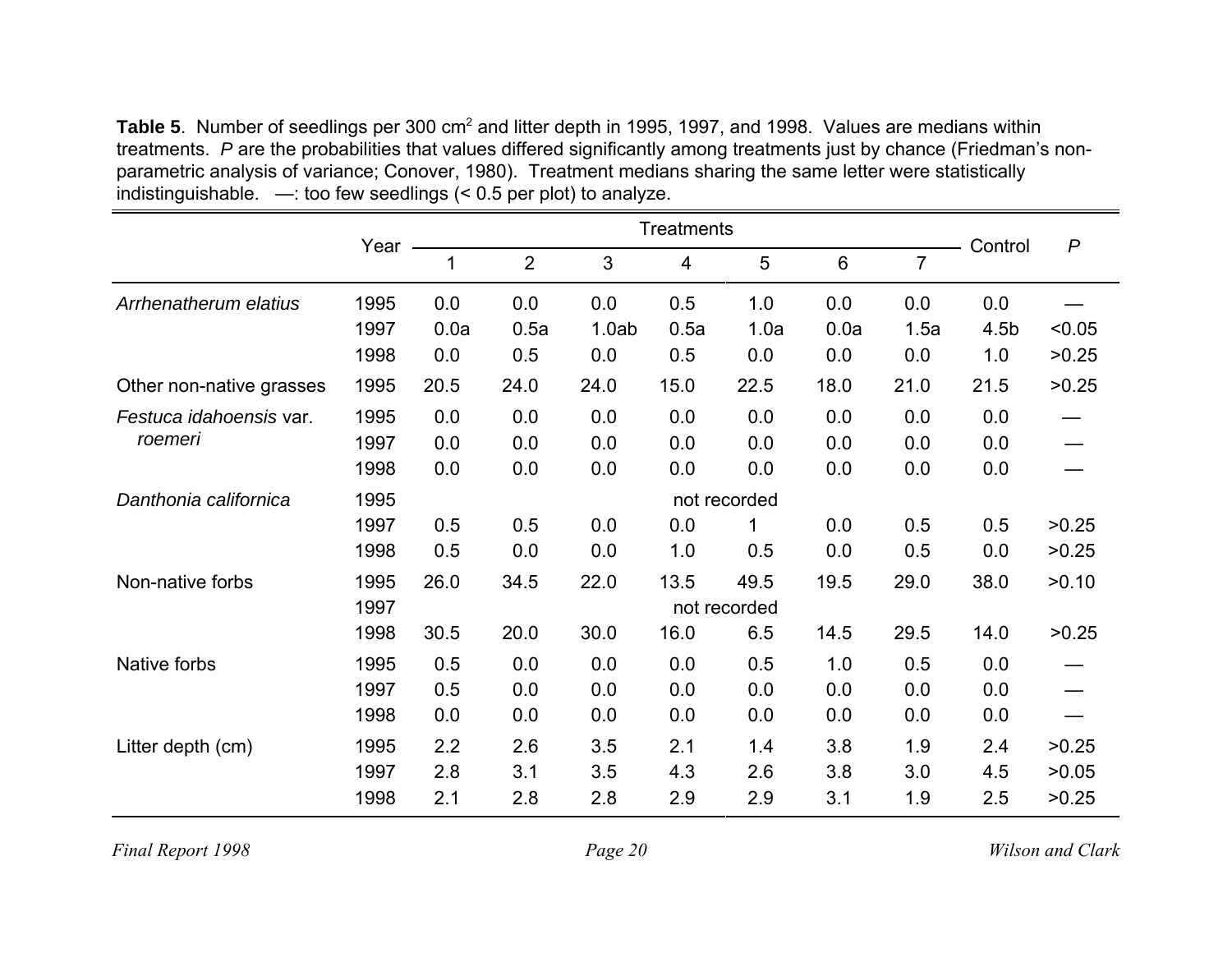**Table 6A**. Comparison of direct treatment effects vs. reduction in *Arrhenatherum elatius* cover as possible causes of statistically significant patterns. B: block, C: covariate (cover of the species before treatments), T: treatment, dA: reduction in *Arrhenatherum elatius* cover. *<sup>P</sup>*: probability that increase in R2 with the added factors could have occurred simply by chance. Response variables and covariates were square-root transformed before analysis.

|                                                                 |         |               |                  | Model with the addition of either |                    |                  |           |                                       |             |                  |
|-----------------------------------------------------------------|---------|---------------|------------------|-----------------------------------|--------------------|------------------|-----------|---------------------------------------|-------------|------------------|
| Response variable                                               |         | Reduced model |                  | <b>Treatment effect</b>           |                    |                  | <b>or</b> | Reduction in Arrhenatherum<br>elatius |             |                  |
|                                                                 | Factors | $R^2_{adi}$   | $\boldsymbol{P}$ | Factors                           | $R^2_{\text{adj}}$ | $\boldsymbol{P}$ |           | Factors                               | $R^2_{adj}$ | $\boldsymbol{P}$ |
| Cover of Danthonia<br>californica in 1998                       | B, C    | 29%           | < 0.01           | $B, C, T, B \times T$             | 67%                | < 0.01           |           | B, C, dA, B×dA                        | 51%         | < 0.01           |
| Cover of Festuca<br><i>idahoensis</i> var.<br>roemeri in 1998   | B, C    | 79%           | < 0.01           | $B, C, T, B \times T$             | 87%                | 0.01             |           | B, C, dA, B×dA                        | 78%         | >0.10            |
| Number of Danthonia<br>californica<br>inflorescences in<br>1998 | B, C    | 42%           | < 0.01           | $B, C, T, B \times T$             | 74%                | < 0.01           |           | B, C, dA, B×dA                        | 45%         | >0.10            |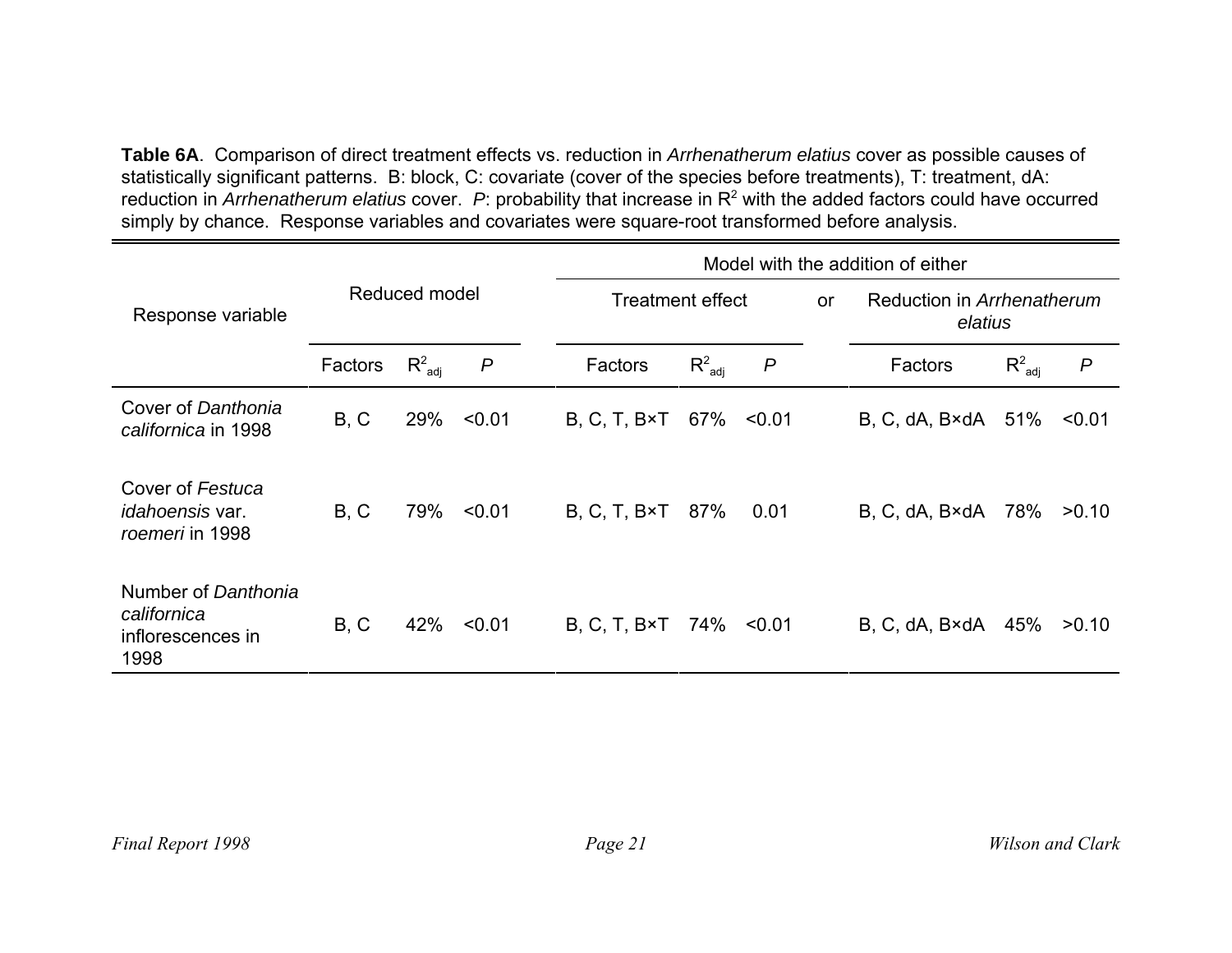**Table 6B**. Comparison of direct treatment effects vs. increase in cover as causes of statistically significant patterns in flowering. B: block, C: covariate (cover of the species before treatments), T: treatment, V: cover of species in 1998. *P*: probability that the increase in  $R^2$  with the added factors could have occurred simply by chance. Response variables and covariates were square-root transformed before analysis.

|                                                                    |         |                    |        | Model with the addition of either |                                                                  |                  |  |                       |                    |                  |
|--------------------------------------------------------------------|---------|--------------------|--------|-----------------------------------|------------------------------------------------------------------|------------------|--|-----------------------|--------------------|------------------|
| Response variable                                                  |         | Reduced model      |        |                                   | <b>Treatment effect</b><br>Cover of species in 1998<br><b>or</b> |                  |  |                       |                    |                  |
|                                                                    | Factors | $R^2_{\text{adi}}$ | P      | Factors                           | $R^2_{\text{adj}}$                                               | $\boldsymbol{P}$ |  | Factors               | $R^2_{\text{adj}}$ | $\boldsymbol{P}$ |
| Number of<br>Arrhenatherum<br>elatius<br>inflorescences in<br>1998 | B, C    | 28%                | < 0.01 | $B, C, T, B \times T$             | 72%                                                              | < 0.01           |  | $B, C, V, B \times V$ | 68%                | < 0.01           |
| Number of Danthonia<br>californica<br>inflorescences in<br>1998    | B, C    | 42%                | < 0.01 | $B, C, T, B \times T$             | 74%                                                              | < 0.01           |  | $B, C, V, B \times V$ | 76%                | < 0.01           |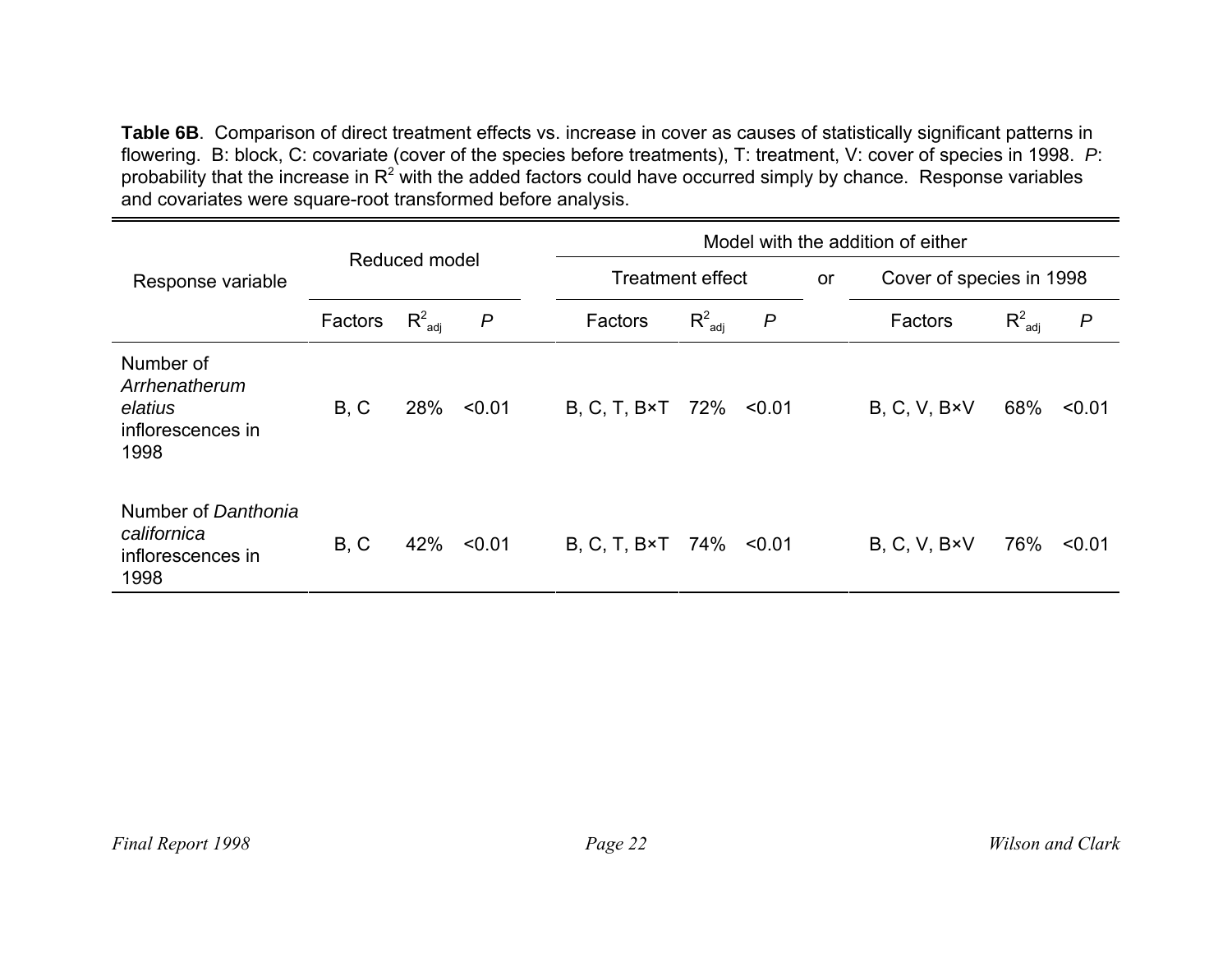|                                 | <b>Total cover</b> | Litter depth | Moss cover |
|---------------------------------|--------------------|--------------|------------|
| Arrhenatherum elatius           |                    |              |            |
| 1997                            | $-0.10$            | 0.06         | $-0.05$    |
| 1998                            | $-0.46*$           | 0.02         | $0.35*$    |
| Other non-native grasses (1995) | 0.08               | 0.17         | $-0.25$    |
| Danthonia californica           |                    |              |            |
| 1997                            | 0.08               | $-0.37*$     | 0.02       |
| 1998                            | $-0.05$            | 0.12         | 0.11       |
| Non-native forbs                |                    |              |            |
| 1997                            | $-0.02$            | 0.04         | $-0.13$    |
| 1998                            | 0.27               | $-0.33$      | $-0.06$    |

**Table 7**. Relationships between the number of seedlings recorded in various plant groups and total vascular plant cover, litter depth, and moss cover. Only those cases are shown that had adequate number of seedlings ( $\geq 0.5$  per plot). Values are Spearman's rank correlation coefficients,  $r_s$ . \*:  $\overline{P}$  < 0.05,  $r_s$  > 0.35 (two-sided test).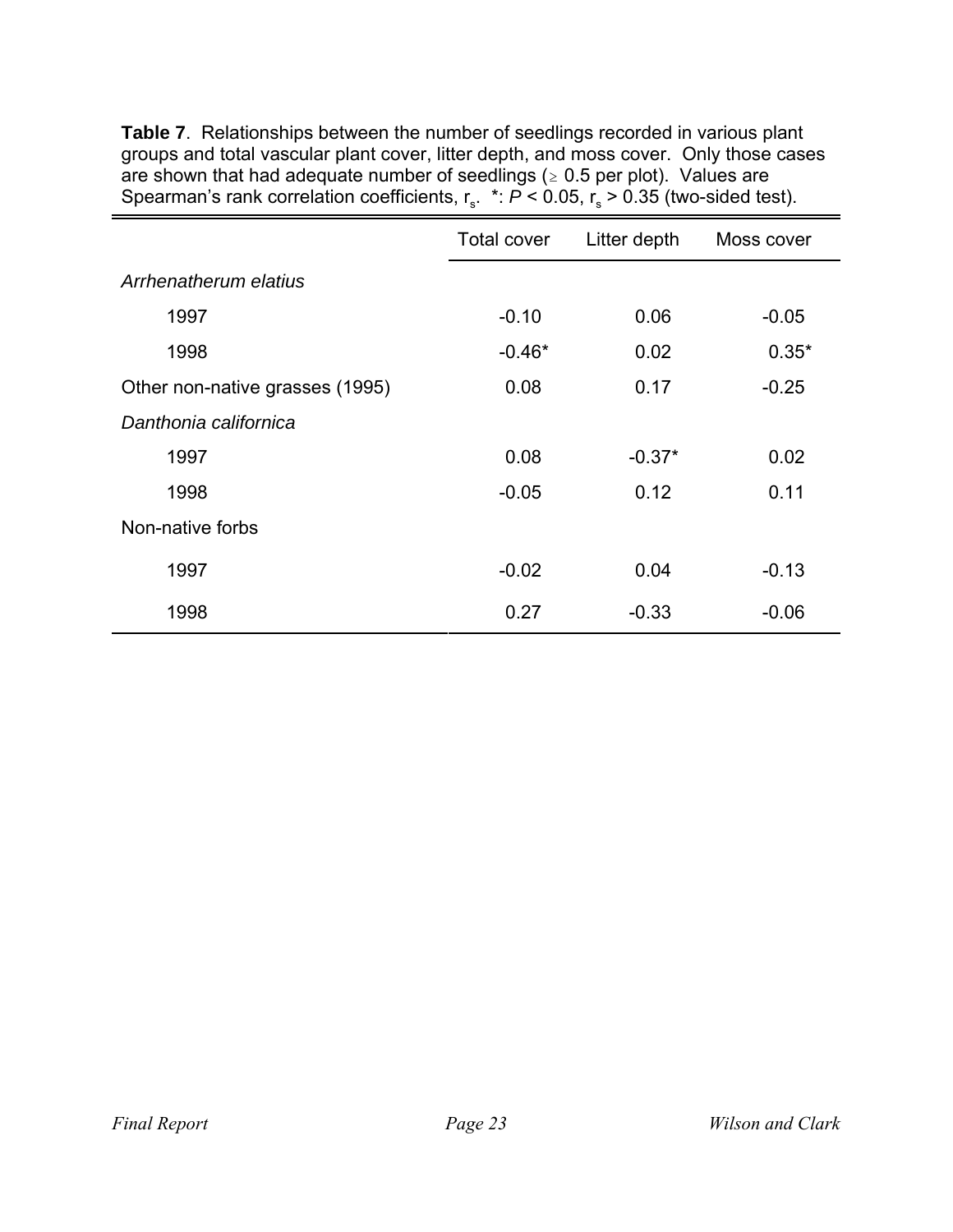**Table 8**. Overall performance of mowing treatments on the management objectives of decreasing *Arrhenatherum*, decreasing other non-native plant species, and increasing native plant species. Ratings are based on patterns of vegetative cover, flowering, and seedling density, and consider both the magnitudes and statistical significance of effects.

| Management                                    |              |                |       | Treatment |            |       |              |            |
|-----------------------------------------------|--------------|----------------|-------|-----------|------------|-------|--------------|------------|
| objective                                     |              | $\overline{2}$ | 3     | 4         | 5          | 6     |              | Control    |
| Decreasing<br>Arrhenatherum                   | Very<br>good | Very<br>good   |       |           |            |       | Very<br>good | <b>Bad</b> |
| Decreasing other non-<br>native plant species |              |                | Good? |           | Bad?       | Good? | Bad?         |            |
| Increasing native<br>plant species            | Very<br>good | Good           | Good  |           | Good?      | Good  | Good         | Very bad   |
| Effectiveness (EI)                            | Very<br>good | Good           | Good  |           | <b>Bad</b> |       |              | <b>Bad</b> |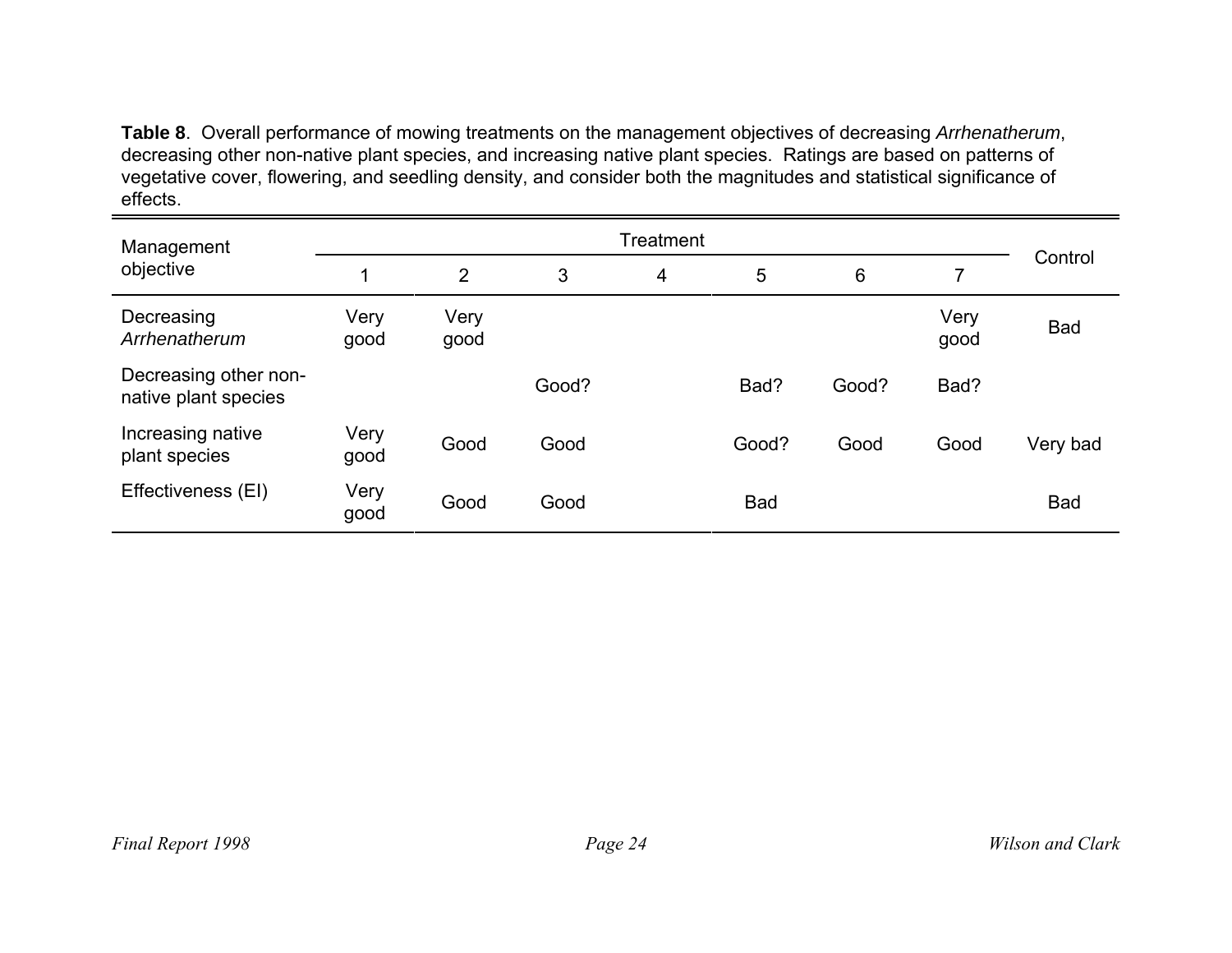**Figure 1**. Abundance of plant species and groups from before experimental manipulation (1994) through four years of manipulation (1995-1998). Values are cover (%) in treatments as a proportion of cover in unmanipulated control plots. a. Total vascular plant cover. b. *Arrhenatherum elatius*. c. Other non-native grasses. d. *Danthonia californica*. e. *Festuca idahoensis* var. *roemeri*. f. Non-native forbs. g. Moss. Native forbs were too infrequent to plot.

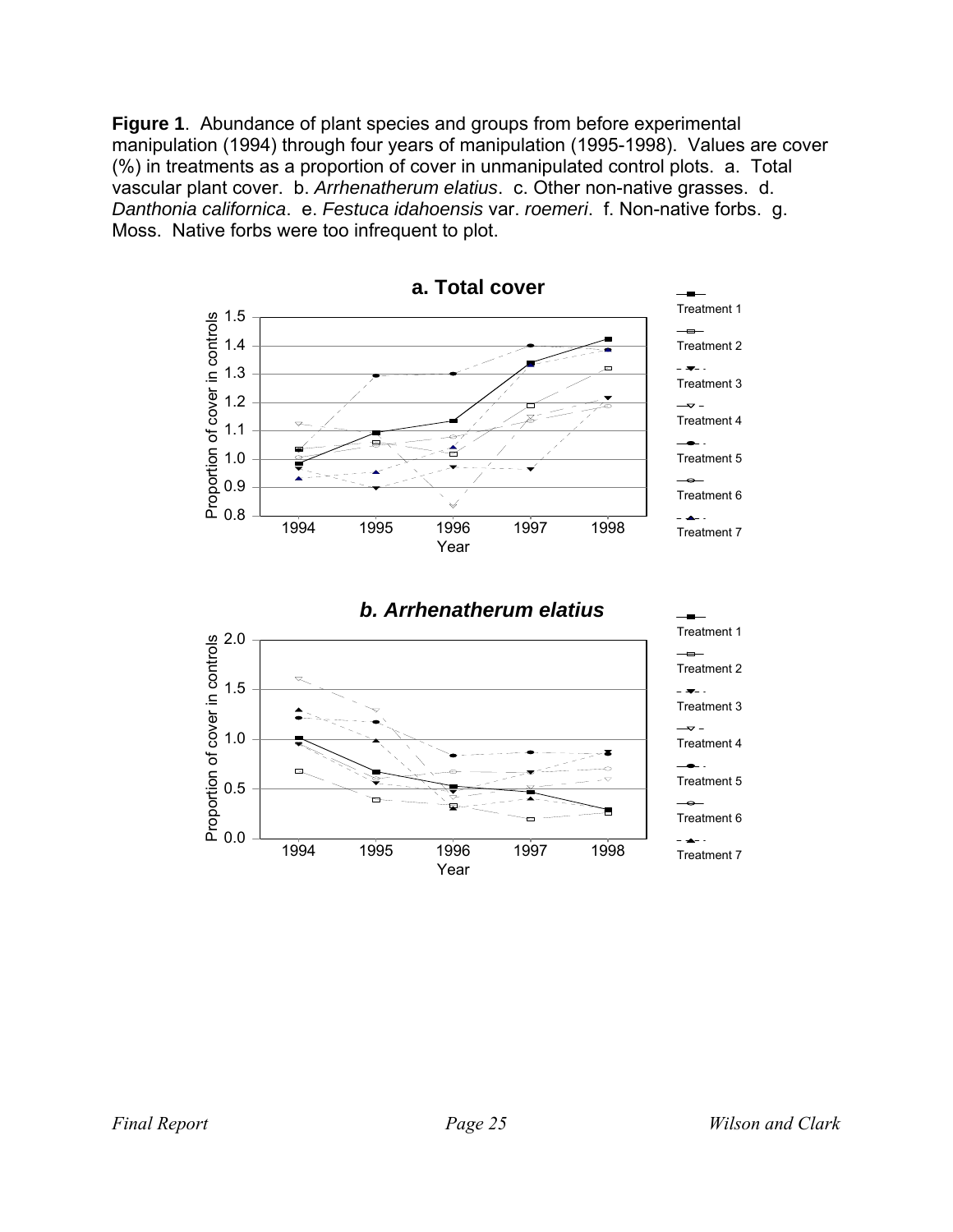

*d. Danthonia californica* Treatment 1 3.5 Proportion of cover in controls 3.0 Treatment 2 2.5 Treatment 3 2.0  $\rightarrow$ Treatment 4 1.5 Treatment 5 1.0 0.5 Treatment 6 0.0  $-\frac{1}{2}$ 1994 1995 1996 1997 1998 Treatment 7 Year



*Final Report Page 26 Wilson and Clark*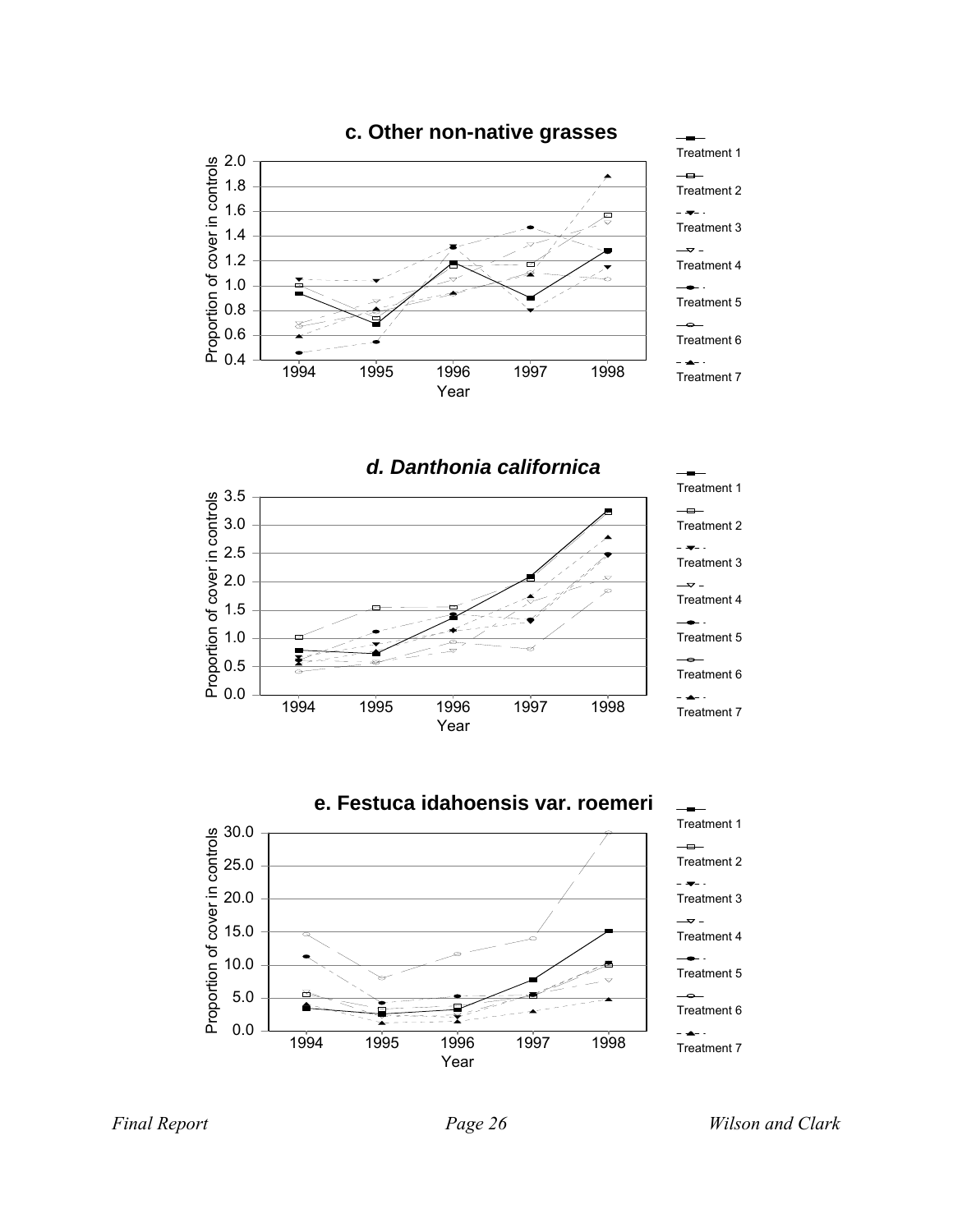

**g. Moss**

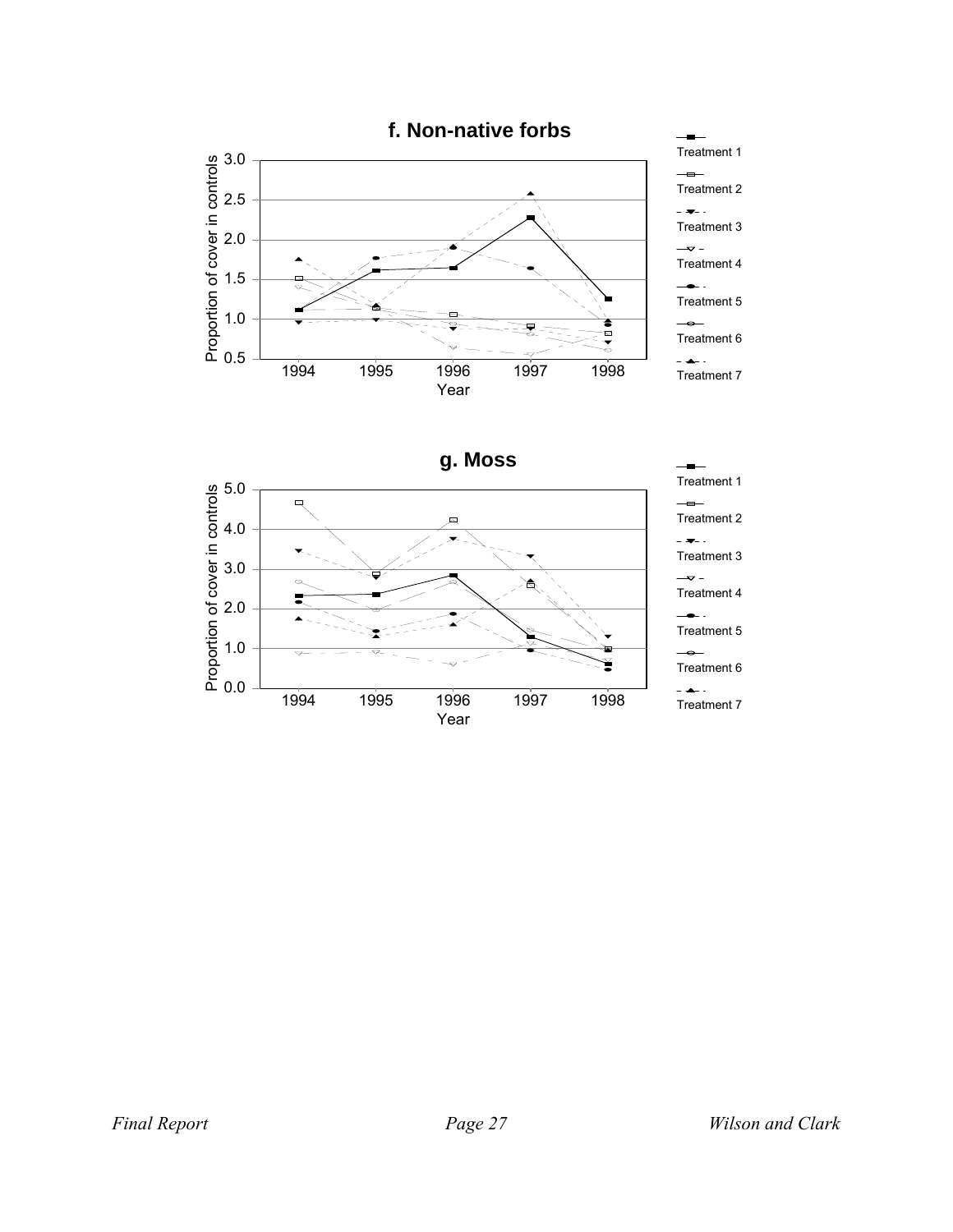**Figure 2**. Effectiveness index (EI) for each year of experimental manipulation. Values for 1994 are set to 0.0, for comparison. Positive values show success in attaining management objectives; negative values show decreases in vegetation quality.

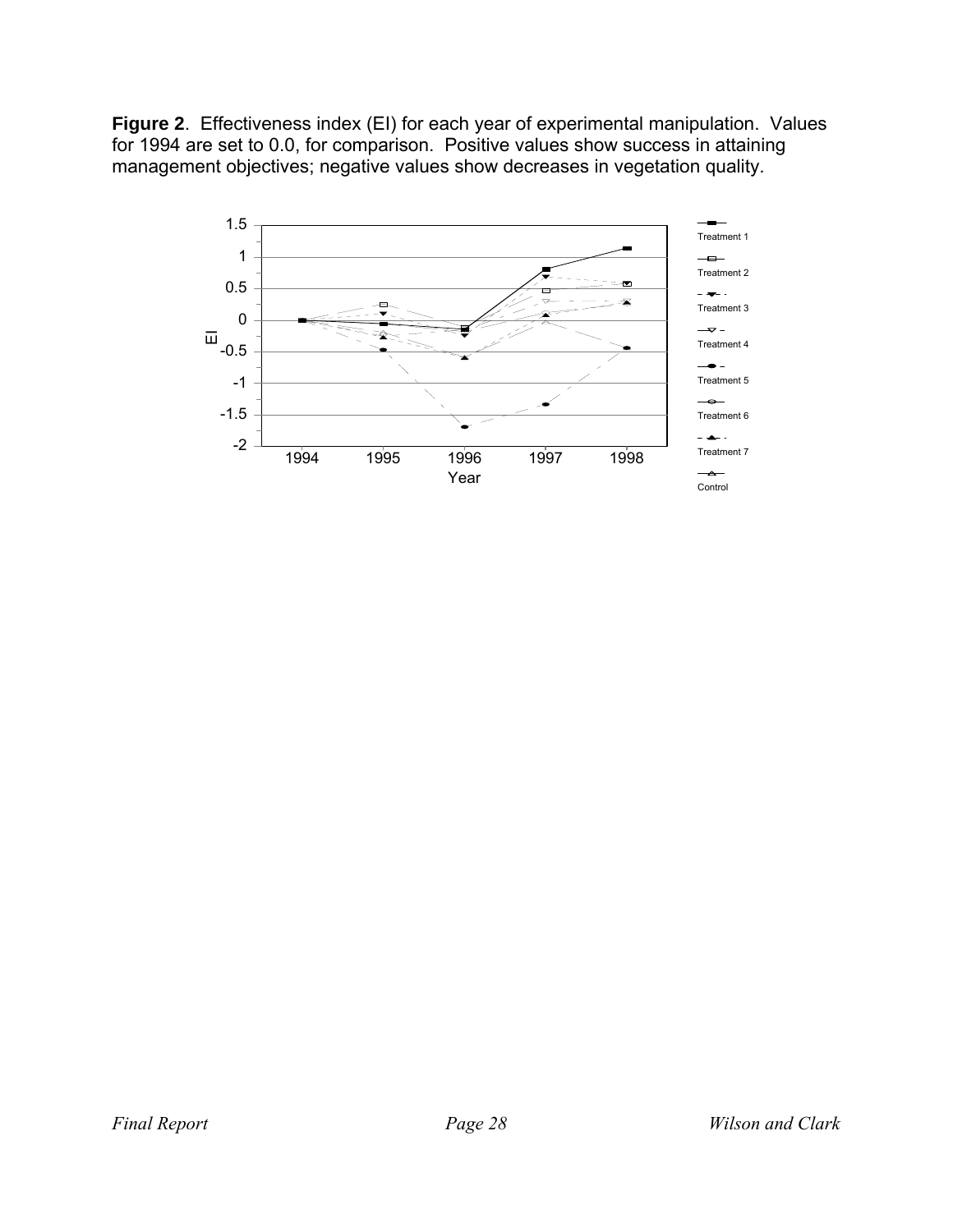| <b>Treatment</b> | Year 1                                | Year <sub>2</sub>                     | Year <sub>3</sub>                     | Year <sub>4</sub>                     |
|------------------|---------------------------------------|---------------------------------------|---------------------------------------|---------------------------------------|
| 1                | May 27, 1994                          | June 5, 1995                          | May 29, 1996                          | June 9, 1997                          |
| $\overline{2}$   | June 22, 1994                         | June 21, 1995                         | June 26, 1996                         | June 19, 1997                         |
| 3                | September 15,<br>1994                 | September 14,<br>1995                 | September 23,<br>1996                 | October 6, 1997                       |
| $\overline{4}$   | April 21, 1995                        | April 23, 1996                        | April 18, 1997                        | April 18, 1998                        |
| 5                | June 22, 1994                         | June 21, 1995                         | June 26, 1996                         | June 19, 1997                         |
| 6                | June 22, 1994                         | June 21, 1995                         | June 26, 1996                         | June 19, 1997                         |
| 7                | May 27, 1994<br>and<br>April 21, 1995 | June 5, 1995<br>and<br>April 23, 1996 | May 29, 1996<br>and<br>April 18, 1997 | June 9, 1997<br>and<br>April 18, 1998 |

**Appendix 1**. Schedule of treatments.